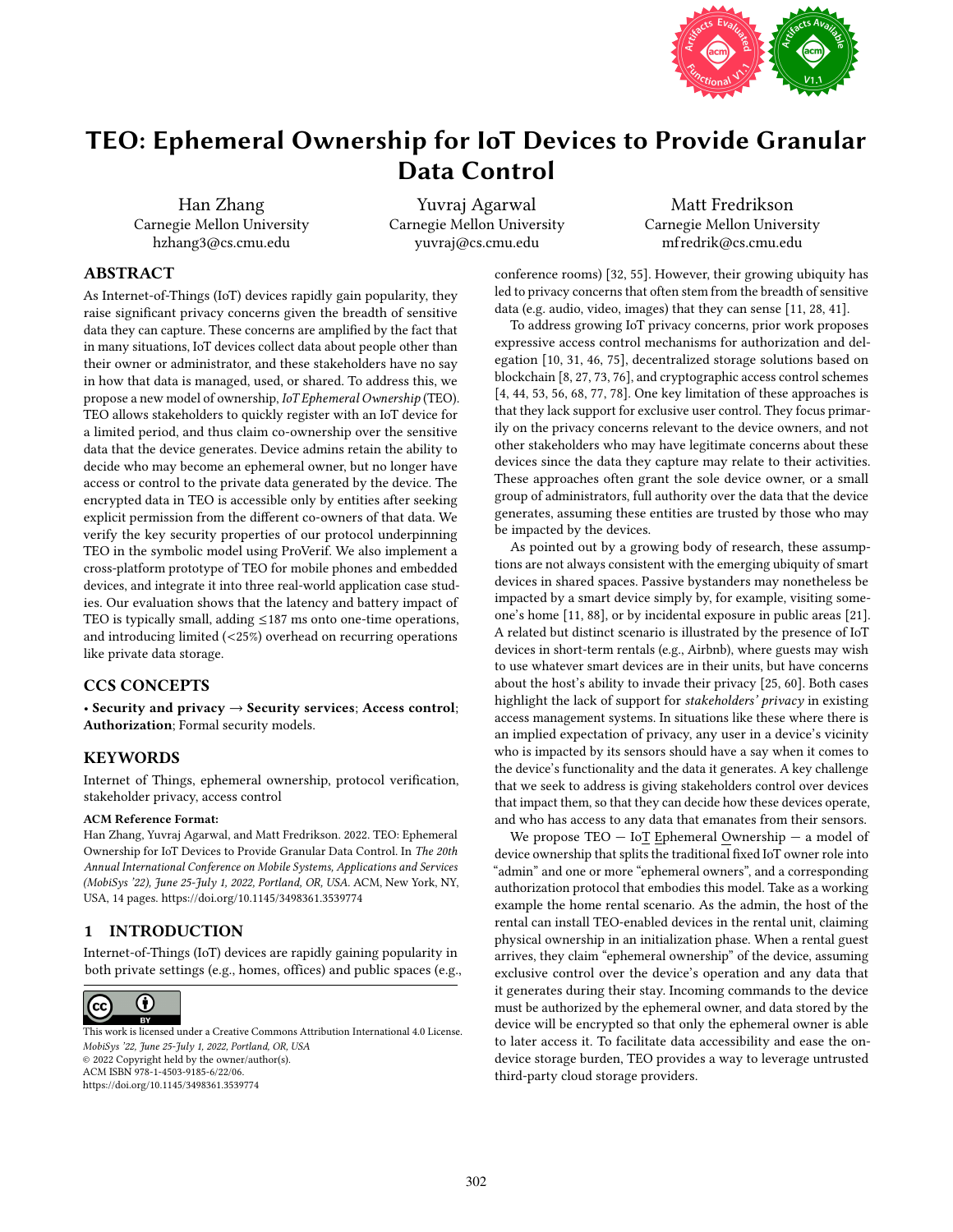After the ephemeral owner's term expires, new guests can claim the device and become ephemeral owners. Previous guests will no longer have the authorization to control the device, or any new data that it generates, but they preserve ownership of the data captured when they were the ephemeral owner. At any point in the future, when someone wants to access the data for a time period (e.g., Airbnb's customer service to resolve a dispute), they must obtain permission from the ephemeral owners when the data was generated.

Smart devices are also being deployed in shared spaces and raise similar privacy concerns. For example, conference rooms have frequently changing lists of occupants, so control over its devices and their data must be flexible enough to support a constantlychanging association between devices and users. Complicating matters further, several people share the space simultaneously, so authorization needs to support ephemeral ownership groups. When a future request is made for data owned by such a group, the system needs to establish that its members consent according to an agreedupon policy.

To achieve this vision, we design a suite of protocols for the essential operations in typical device lifecycle: device initialization, claiming ownership, routine control and data storage, and thirdparty access and revocation. We tackle a number of challenges to fulfill our design goals. To support frequent and efficient changes in ownership, we group data into small time segments, and use unique session keys to denote ownership of each segment. To support variable-sized groups, we leverage Shamir Secret Sharing [\[79\]](#page-13-12) to distribute control across stakeholders. However, the smaller the segment duration is, the more data keys are needed for decryption. We introduce another layer of encryption blocks to aggregate data keys and facilitate fine-grained data sharing. Finally, to enable data access revocation with low communication overhead, we incorporate key homomorphic encryption [\[18,](#page-12-13) [85\]](#page-13-13) to enable the storage provider to re-encrypt contents on the user's behalf without being able to decrypt it into plaintext.

To mitigate the potential design vulnerabilities, we formalize our security goals and model the TEO protocol specification with a well-known protocol verifier ProVerif [\[15\]](#page-12-14) to ensure TEO's security and correctness. We address several modeling challenges of TEO, particularly in formalizing group ownership, key splitting, and revocation. This iterative process of modeling, verifying, and revising our protocol uncovered several vulnerabilities in our design along the way. In the end, we were able to prove all specified security properties, including secrecy, mutual authentication, resilience to data spoofing, and revocation, for variable group sizes.

We implement an open-source TEO prototype  ${}^{\bar 1}$  ${}^{\bar 1}$  ${}^{\bar 1}$  as a cross-platform library and develop client applications for mobile devices, singleboard computers, and traditional Linux machines. We integrate three real-world IoT applications with TEO to show how they can preserve owners' private data and enable direct control over their devices. We also show that integrating these applications using TEO's API requires minimal changes to their existing codebases. Our evaluation results on both micro-benchmarks and real-world

apps show that TEO is indeed practical and incur insignificant battery overhead on mobile devices. Specifically, one-time operations such as initializing devices and claiming ownership take ≤187 ms. Meanwhile, repetitive operations such as data storage depend on the data size and their overhead is dominated by the upload speed to the storage provider. For smaller files, TEO's overall latency is 101-308 ms, while for larger files, TEO incurs 7-25% extra overhead when compared to the baseline latency of just uploading the data. In summary, we make the following contributions:

• We motivate the need for stakeholders' privacy in smart de-

- vice deployments and identify the challenges arising from the conflicts between the power of device administrators and the lack of protection for users.
- We propose TEO to enable ephemeral ownership for IoT devices by splitting the fixed IoT owner role into different entities. We design a set of protocols to enable TEO, covering device operations, access management, revocations, and group ownership.
- We encode all TEO operations as models and verify that they satisfy goals of confidentiality, authentication, and correctness using the symbolic verifier.
- We implement the TEO protocol as an open-source, crossplatform library and integrate three real-world IoT applications with TEO with minimal changes. Our evaluation shows TEO incurs low overhead with ≤187 ms for one-time operations and 7-25% added latency for repetitive operations.

## <span id="page-1-1"></span>2 RELATED WORK

Stakeholder Privacy. Recent work has identified the challenges due to the discrepancy between decision makers and device users [\[22,](#page-12-15) [41,](#page-12-3) [91\]](#page-13-14), partially motivating the need for stakeholder privacy. Some of this work examines privacy issues from the perspective of bystanders [\[11,](#page-12-1) [88\]](#page-13-10) and incidental users [\[21\]](#page-12-11). TEO further expands the set of stakeholders and, more importantly, designs and implements a novel system to address several practical challenges such as flexible group ownership, preserving data ownership, and access control and revocation. Moreover, research on preventing intimate partner violence (IPV) for smart devices [\[33,](#page-12-16) [34,](#page-12-17) [40,](#page-12-18) [70,](#page-13-15) [84\]](#page-13-16) also echoes our goals for stakeholders' privacy. TEO-enabled devices should protect all users' security and privacy and prevent over-privileged admins in the status quo. However, addressing IPV issues is more difficult since tech-savvy abusers can just avoid using TEO-enabled devices.

Smart Device Access Control. Motivated by real-world security incidents and research results that highlight the risks stemming from mismanaged IoT delegation chains [\[89\]](#page-13-17), researchers have proposed many improvements and novel access control systems for smart devices, as surveyed by He et al. [\[42\]](#page-12-19). Prior work have proposed improving access control policy language with expressive authorization logic [\[10\]](#page-12-4) and contextual information about the home environment [\[31,](#page-12-5) [46,](#page-12-6) [75\]](#page-13-2). Specifically, Kratos [\[80\]](#page-13-18) designs an access control system over multi-user multi-device-aware smart homes. Complementary to providing granular access control from a temporal aspect, I-Pic [\[1\]](#page-12-20) proposes a novel approach to enforce privacy policies for pictures owned by groups, while Hivemind [\[51\]](#page-13-19) introduces mechanisms to enable collectively control of shared public IoT actuators. Moreover, many decentralized authorization

<span id="page-1-0"></span><sup>1</sup>Our code and formal security models are available at [https://github.com/synergylabs](https://github.com/synergylabs/TEO-release) [/TEO-release.](https://github.com/synergylabs/TEO-release)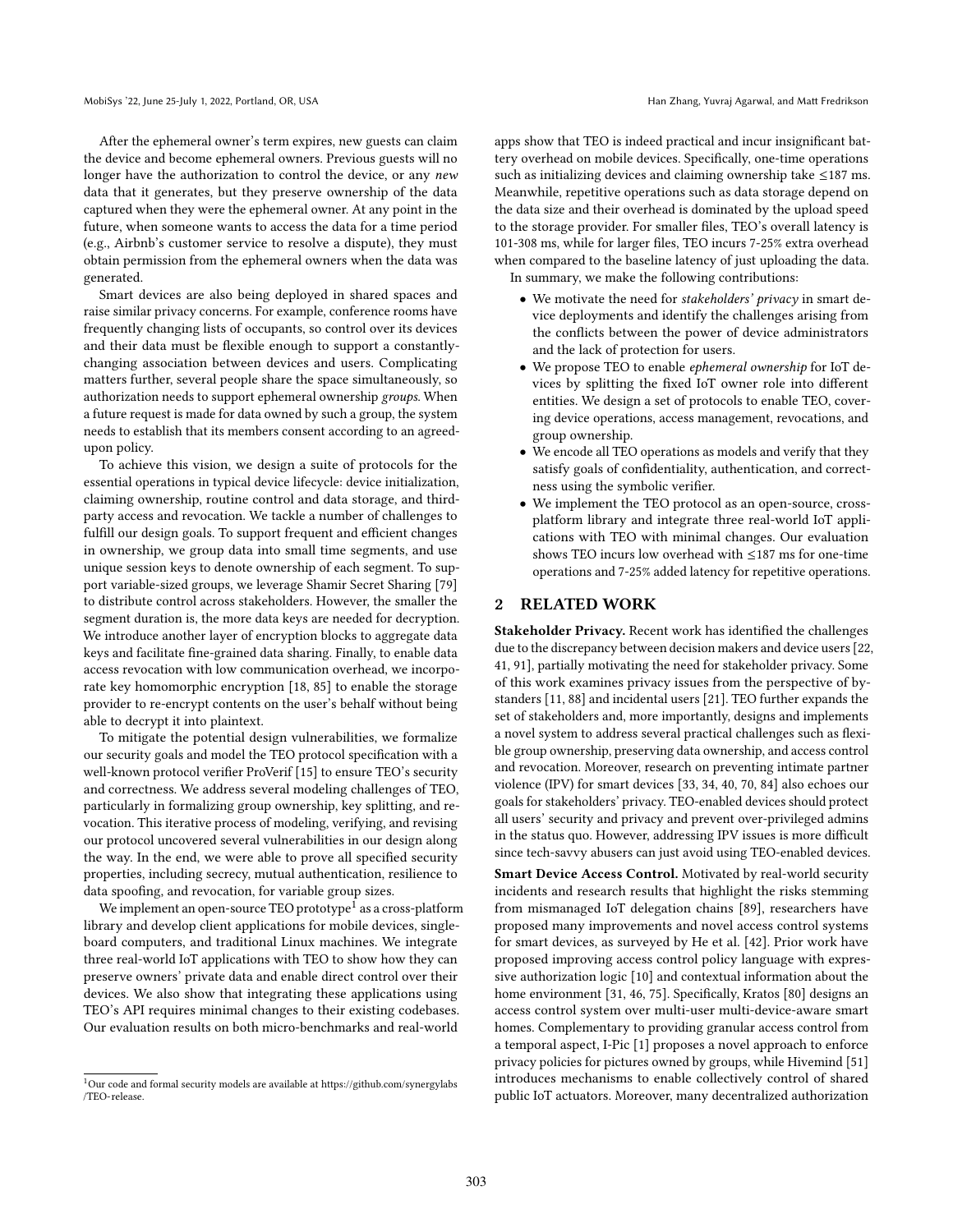<span id="page-2-0"></span>

| Work                                     | Temporally granular<br>access control | Frequent changes in<br>device-user association | Exclusive user<br>control | No trusted<br>central storage | Formally security<br>guarantee |
|------------------------------------------|---------------------------------------|------------------------------------------------|---------------------------|-------------------------------|--------------------------------|
|                                          |                                       |                                                |                           |                               |                                |
| Expressive policy                        | Yes                                   | No                                             | N <sub>0</sub>            | Partial                       | No                             |
| languages [10, 31, 46, 75, 80]           |                                       |                                                |                           |                               |                                |
| Decentralized                            |                                       |                                                |                           |                               |                                |
| authorization $[4, 27, 73, 76]$          | Yes                                   | No                                             | No                        | Yes                           | No                             |
| Cryptographic access<br>control [53, 77] | Yes                                   | No                                             | No                        | Yes                           | Yes                            |
| TEO                                      | Yes                                   | Yes                                            | Yes                       | Yes                           | <b>Yes</b>                     |

Table 1: Related work on smart home access controls compared to TEO as we will elaborate in Section [2.](#page-1-1)

<span id="page-2-1"></span>

Figure 1: Overall TEO workflow. An admin initializes the device  $(1)$ . Next, the user claim device ownership with the admin's pre-approval ( $(2a)$  and  $(2b)$ ). During normal operation (3), the device encrypts users' data and uploads it to storage. A requester can download the data  $(\widehat{4})$ , but needs the owner's approval to decrypt it  $(5)$ . To revoke access, the user can directly issue a request to the storage provider  $(6)$ .

frameworks, including Wave [\[4\]](#page-12-9) and several blockchain-based approaches [\[8,](#page-12-7) [27,](#page-12-8) [73,](#page-13-3) [76\]](#page-13-4), further eliminate the need for central trusted entities. Finally, the use of novel cryptographic constructions to facilitate access control and delegation has been present in several instances of recent work [\[44,](#page-12-10) [53,](#page-13-5) [56,](#page-13-6) [68,](#page-13-7) [77,](#page-13-8) [78\]](#page-13-9).

Table [1](#page-2-0) compares TEO with some of the closely-related smart device access control mechanisms. In summary, TEO aims to provide users with exclusive control over IoT devices and their data, while previous approaches using delegation chains cannot provide such support since the root and upstream nodes in the chain (admins and floor managers) inherently retain control as well. Moreover, TEO provides mechanisms for frequent, flexible device-user associations, enables dynamic group ownership for shared devices, and does not rely on trusted third-party services. Furthermore, by formally verifying the protocol underlying TEO's we can provide strong security guarantees that many previous approaches are unable to.

Protocol Verification. Protocol verification is widely used by many research projects, as surveyed by prior work [\[9,](#page-12-21) [16\]](#page-12-22). Verifiers are very helpful in ensuring the security properties of standardized protocols with real-world deployments such as TLS [\[12,](#page-12-23) [23\]](#page-12-24), Bluetooth [\[87\]](#page-13-20), and IoT messaging protocols [\[86\]](#page-13-21). In addition, projects like Koi [\[37\]](#page-12-25) and SST [\[50\]](#page-12-26) also leverage protocol verifiers to assist the development of novel protocols for mobile and IoT platforms. Taking a similar approach, we integrate verification deeply with TEO's design process to iteratively refine and correct uncovered security bugs while addressing several modeling challenges.

# 3 SYSTEM OVERVIEW

To address stakeholders' privacy and security concerns, we envision a new model of device ownership that protects the interests of both the device users and its administrators. We propose TEO – IoT Ephemeral Ownership – that grant users, as ephemeral owners, full control over the device's operations. Historical data collected by the device will always belong to the ephemeral owners. When someone wants to access the data, they have to get permission from all the data owners (stakeholders). While the device administrators decide who can claim the device to become an ephemeral owner, they cannot interfere with the device's operation or access private data captured by it without the owners' approval. To help contextualize TEO's workflow, we use a running example of a group of friends renting an Airbnb house for the rest of this section.

The high-level TEO workflow is illustrated in Figure [1.](#page-2-1) The admin (e.g., Airbnb host) first installs the IoT device and initializes it. (Step 1 ). Afterward, the device is ready to be claimed by new owners only if they are authorized by the device admin. The potential users (e.g., Airbnb guests) all have a user agent program running on their phones. After booking their reservation, they need to ask the host to issue "pre-auth tokens" with everyone's public key (Step (2a)). Pre-auth tokens prevent unauthorized people such as malicious neighbors from accessing the device. When users arrive at the Airbnb rental, the user agent on their phones initiates a process to claim the device (Step  $(2b)$ ). As the group membership changes (users join and leave), the device dynamically adjusts the set of owners. During normal operation, the device protects its stakeholders in two ways. First, if the device receives commands to perform actions (e.g., open the door, adjust the temperature), it needs to ensure the command is authorized by the current owners (omitted from the figure). Every command includes a certificate with user-generated signatures, which the device can verify using the current owners' public keys. Second, the device preserves users' data ownership with a series of encryption operations and distributes individual data keys to the set of owners (Step  $(3)$ ). To facilitate future data access and reduce users' storage overhead, TEO-enabled devices directly upload the encrypted data to any untrusted cloud storage provider. When any entity wants to request access to this encrypted data (Step  $(4)$ ), they need to seek the permissions of the original owner(s) to decrypt it (Step 5). Later on, if a user decides to revoke the access, they can directly contact the storage service provider and provide re-key tokens (Step ⑥) generated with key homomorphic encryption. This special cryptography primitive allows the storage provider to switch encryption keys of the ciphertext by directly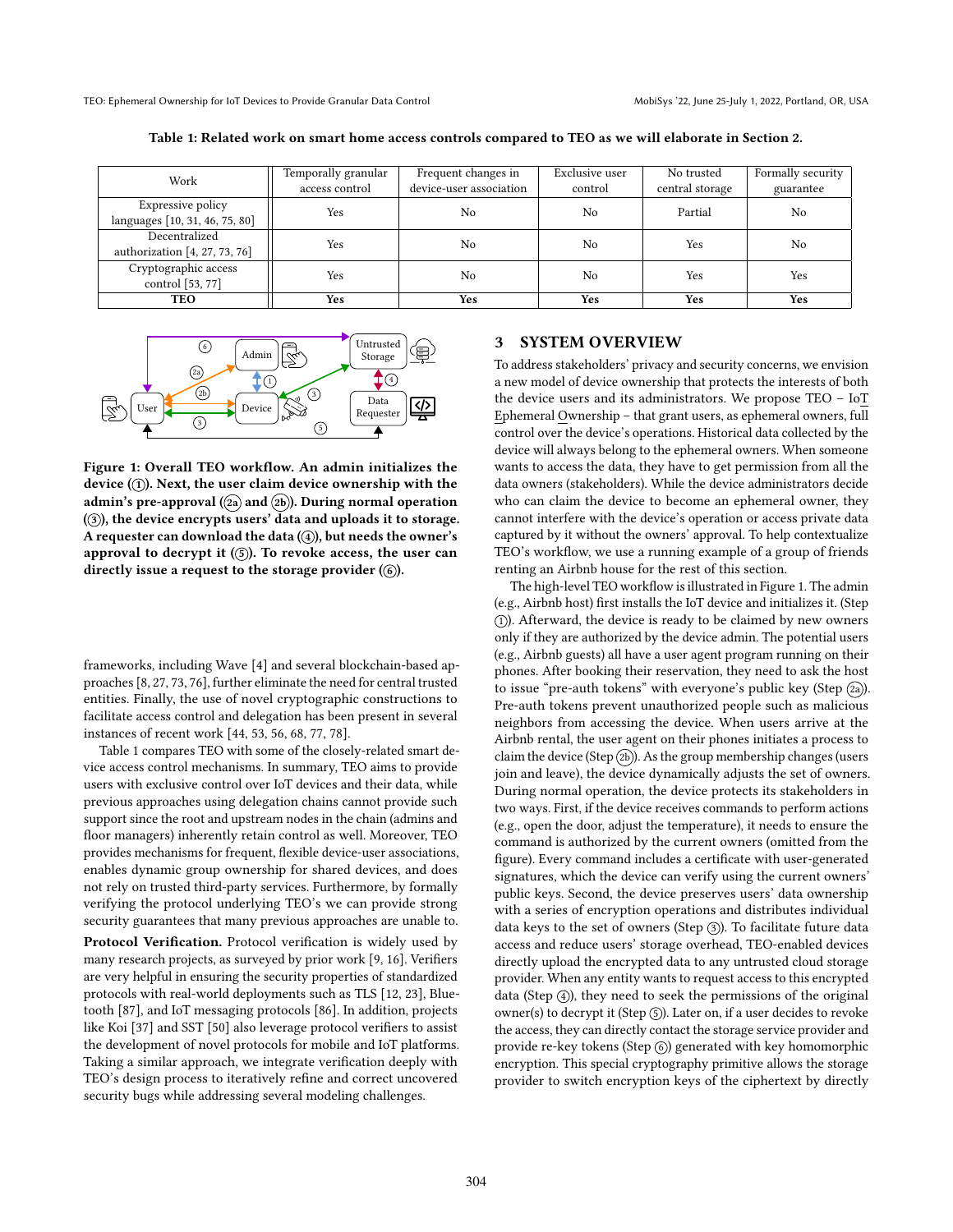applying user-provided tokens. In other words, key revocation can be performed by the storage provider on the encrypted data itself without having to decrypt it first.

## 3.1 Target Use Cases

TEO aims to provide ephemeral owners with full control over who can access their data and when regardless of data types. Therefore, TEO is well suited for applications and IoT devices that store operational data that could contain sensitive information about their users, such as camera and speaker recordings or sensor readings. For data accesses, we primarily focus on scenarios where data requesters want to use historical data for analysis, such as to train machine learning models or to recall past events.

Since TEO devices maintain an up-to-date list of current owners, we can extend TEO to enforce real-time access control of the device as well. Consider, for example, a smart door lock. After being claimed by a new user, this lock should reject commands issued by previous owners. To achieve this, the device can require that all incoming commands include an authorization certificate signed by the owner, and we implemented a simple application as part of our case studies. Although not the current focus of TEO, we believe it would be a useful future direction to enrich certificate designs with proof-carrying authorizations [\[6,](#page-12-27) [10,](#page-12-4) [13,](#page-12-28) [54\]](#page-13-22) for more expressive policy specification languages.

TEO targets a variety of deployment scenarios such as rental homes and shared offices. Specifically, they have different design requirements and considerations. In rental homes (e.g., Airbnb), the host sets up smart devices and lets guests use them. Guests have lower churn rates (stay a few days at least) and smaller group sizes. Sometimes, a single owner would suffice as the group implicitly trusts each other if they stay at the same place. In contrast, smart devices in shared offices and conference rooms have more frequent changes in owners and group members would prefer an equal role in decision making. These devices would be managed by the building managers, and they may have more insight on users' daily routine (e.g., which floors and rooms they are likely to occupy). Building managers can potentially use this information to improve the practicality of TEO. For example, they can selectively issue pre-auth tokens to conference rooms based on a user's calendar events.

#### 3.2 Design Goals

Flexible Association of Devices and Users. We expect frequent ownership changes in physical spaces with smart devices. An Airbnb may see ownership changes that span days, while shared spaces in smart buildings (e.g. conference rooms) may see ownership changes even hourly. Moreover, multiple users can share an office and hence be collectively impacted by the devices. Ideally, all stakeholders should have a say in controlling the device and accessing the data it collects. Unfortunately, existing smart home access control systems often assume a static group of user(s) make all these decisions.

Preserving Data Ownership. Data collected by smart devices should always belong to the group of users present at the time of capture. Anyone trying to access the data should request the data owners' permission. Most importantly, dynamically changing ownership of the device's users and administrators should not affect historical data ownership. This requirement ensures that users preserve their control over the private data even if they no longer own the original device in the future.

Decentralized Trust. Users should be able to manage access requests without relying on third parties. Centralized access control systems, managed by individual companies and building owners, require complete trust in these entities and in their ability to protect users' data and enforce access policies. In return, centralized systems provide an efficient solution for processing access requests and sharing data. On the contrary, we want to empower users to decide who should have access to their data themselves while benefiting from the performance and availability of cloud services.

Formally Verified Security. Our goal is to provide formally verified security guarantees for our proposed TEO system. The main components of TEO are a series of complex communication protocols designed for multiple entities in IoT deployments. Therefore, we encode our protocol specifications into models and verify their security and correctness under our stated threat model in Section [5.](#page-7-0) After several rounds of refinement, our streamlined TEO design provides assurances of security and correctness.

#### 3.3 Threat Model

We designed TEO under the assumption of a powerful attacker, who can monitor all communications between users, devices, and the third-party storage provider, attempts to undermine its goals by either (1) controlling the device without the active consent of the ephemeral owner, (2) accessing the data generated by the device, which should only be accessible by the ephemeral owner, or (3) impersonating one of these parties. This follows the Dolev-Yao network attacker model [\[26\]](#page-12-29) used in our formal analysis (Section [5\)](#page-7-0). Concretely, such an attacker might correspond to someone in the vicinity of the device, a malicious admin who wishes to violate the privacy of an ephemeral owner, or a previous ephemeral owner who aims to extend their control of the device and its data past the agreed-upon terms.

We assume that local devices are trusted to correctly execute the protocol, i.e. the TEO-enabled device has not been backdoored or rooted, and will not leak data, encryption keys, or bypass authorization checks. We assume that the third-party storage providers may be passively malicious (i.e. honest-but-curious): they might attempt to extract private information from the data they receive, but will faithfully execute the TEO protocol as specified. This is consistent with using reputable cloud services, with whom users may not trust storing cleartext data, but for whom the reputational risk stemming from actively-malicious behavior is too great.

Our formal analysis (Section [5\)](#page-7-0) is in the symbolic model, so we must also assume that the cryptographic primitives used by the protocol are secure against computational attacks. Likewise, our analysis does not consider information that might be leaked from metadata (e.g., the identity of users who participate in the protocol, from their public key certificates), nor semantic information that might leak through traffic analysis (e.g., inferring user behaviors by observing the timing and sizes of encrypted network packets). While these may provide opportunities for attackers to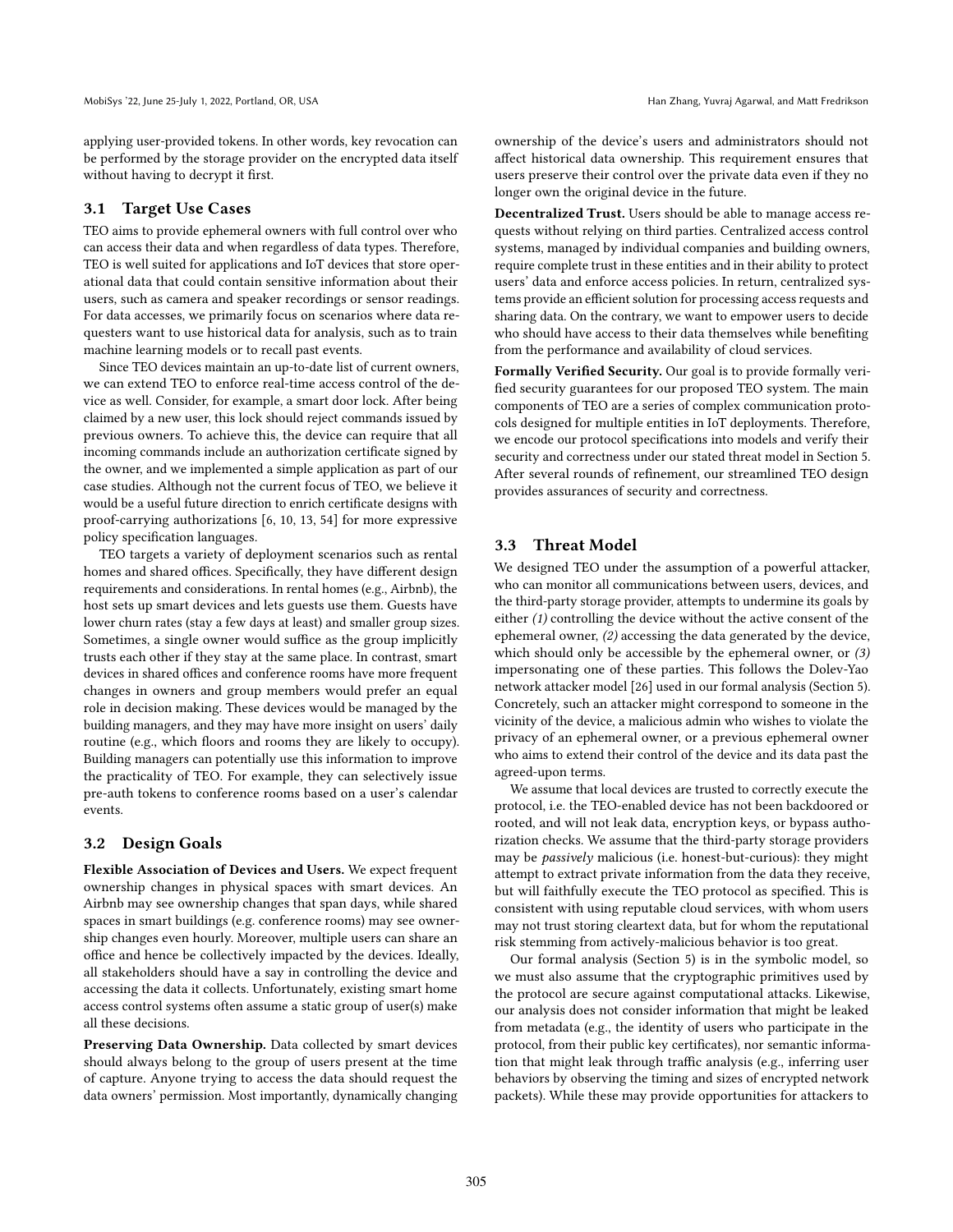learn unwanted information in certain settings, we leave careful consideration of these risks to future work.

# 4 TEO PROTOCOL

We now describe the TEO protocol and the workflow between device administrators, users, storage providers, and devices. We start by introducing the key challenges that we sought to address in our design and describing our notation.

Granular Ownership & Data-Sharing. First, we envision TEO's use in settings where device ownership changes frequently, and the duration of ownership varies drastically (e.g., using a conference room for tens of minutes, or renting a house for several days). We accommodate these in TEO by partitioning the ownership period into relatively small segments, with each segment tracking its set of owners (potentially distinct) from adjacent segments. A new user wishing to claim (potentially shared) ownership of a device takes effect at the start of the next available segment. This approach facilitates fine-grained data sharing of selected time windows of data rather than all-or-nothing sharing. However, to do so requires generating fresh keys even when ownership remains the same across segments. Configuring a relatively small segment interval affords flexible and responsive transitive ownership, at the cost of the corresponding overhead of managing cryptographic state for each segment, and additional rounds of TEO communication.

The storage overhead introduced by this scheme may be significant for mobile user agents. However, for many of the envisioned use scenarios for TEO, data sharing requests are likely to access several contiguous segments, e.g., in the case of streaming video or sensor readings. Thus, to mitigate the storage overhead, we designed TEO to securely store groups of keys from a single session on the untrusted cloud storage, so that the user agent is only responsible for maintaining a single key for the entire session. This mechanism also enables efficient group ownership, using Shamir Secret Sharing [\[79\]](#page-13-12) to split data block keys across group members.

Efficient Revocation. Finally, efficient key revocation is challenging, as it is infeasible for resource-constrained user agents to download, locally re-encrypt, and re-upload ciphertexts to the storage. We leverage key-homomorphic encryption [\[18,](#page-12-13) [85\]](#page-13-13) to facilitate reencryption directly on the untrusted storage provider, requiring users to only generate fresh rekey-tokens.

#### 4.1 Notation

We use three main encryption primitives in our protocol. Each is denoted by  $Enc(\cdot)$  for encryption and  $Dec(\cdot)$  for decryption, but vary by the set of keys that they take. Symmetric-key encryption is represented as  $Enc_k(n, m)$  with key k, nonce n, and message m. Long messages are concatenated with multiple parts  $(m_1 | \cdots | m_n)$ . Encrypting a message with a recipient's public key is denoted by  $\text{Enc}_{pk_R}(m)$  where  $pk_R$  is the receiver's public key. We use publickey authenticated encryption to protect the message's confidentiality and integrity when the public keys of both parties are known, denoted by  $\text{Enc}_{\langle sk_S, pk_R \rangle}(n, m)$  where  $sk_S$  is the sender's secret key. Finally, we use key homomorphic encryption from Sieve [\[85\]](#page-13-13) to support revocation, and denote this operation by SieveEnc $_{K_s}(n_s, m)$ , where  $K_s$  is the Sieve key.

## 4.2 Device Initialization

New devices need to go through a one-time initialization process and obtain a valid device proof  $(DP)$ , as illustrated in Figure [2a,](#page-5-0) before they can start regular operation and accept new owners. The device proof is necessary for the device to demonstrate its authenticity to potential owners in later steps. To facilitate mutual authentication, devices and administrators need to establish an out-of-band communication channel to share setup keys. This is common with smart devices using existing solutions including QR codes printed on devices, physically-printed passkeys packaged with the device, and short-range wireless communication [\[69\]](#page-13-23). Our prototype implementation uses QR codes to share setup keys in this phase of the protocol. If the device needs to change its administrator, it must be reset, and the initialization process needs to be completed again with fresh out-of-band key material. Note that this is different from changing ephemeral owners, which we describe next.

#### <span id="page-4-0"></span>4.3 Device Ownership Management

Device Discovery. When users enter a new environment, they can discover TEO-enabled devices to obtain public information about the device, such as its public key and admin information. This can be achieved in several ways. First, they can locate the device and scan the QR code dynamically generated and displayed on the device. However, many IoT devices do not have displays to provide such functionalities. Alternatively, the device can advertise its presence and communicate this information over a local network, similar to service discovery functions used in existing protocols [\[7,](#page-12-30) [67,](#page-13-24) [81,](#page-13-25) [92\]](#page-13-26). Users broadcast discovery requests to all local hosts and TEO devices will respond with their information. Since this request is broadcast, users may receive responses from devices located in nearby rooms and offices. To reduce false positives, we envision several potential extensions to improve TEO's usefulness and practicality in future deployments. First, the reply messages can include additional information about the device's location, so users can choose the correct device based on their own location. In addition, admins can decide who are capable of claiming certain devices by restricting pre-auth tokens to users. For example, Airbnb hosts can give tokens based on guests' emails, and building managers can provision tokens based on users' locations (buildings, floors, etc.). Finally, the device can ask its current occupants to moderate new users' join requests since they can physically confirm whether the new users are in the room.

Proximity Detection and Duration Setting. We propose a Bluetooth Low Energy (BLE) based proximity detection mechanism for the TEO enabled device to detect when ephemeral owners leave its vicinity. For simpler scenarios such as home rentals, this might be unnecessary since the owners' stay has a fixed duration. However, this mechanism would alleviate challenges in shared spaces such as offices and conference rooms where users frequently enter and leave. Figure [2b](#page-5-1) shows the workflow of TEO's BLE proximity detection. The device periodically generates new proximity nonce  $n<sub>p</sub>$ and broadcasts it through BLE. We do not require a high frequency of new proximity nonce generation, since the device only needs to know if the owner is part of the current data block recording (e.g. one data block per minute). Since multiple users can collectively own the same device, we set the device in BLE beacon mode so it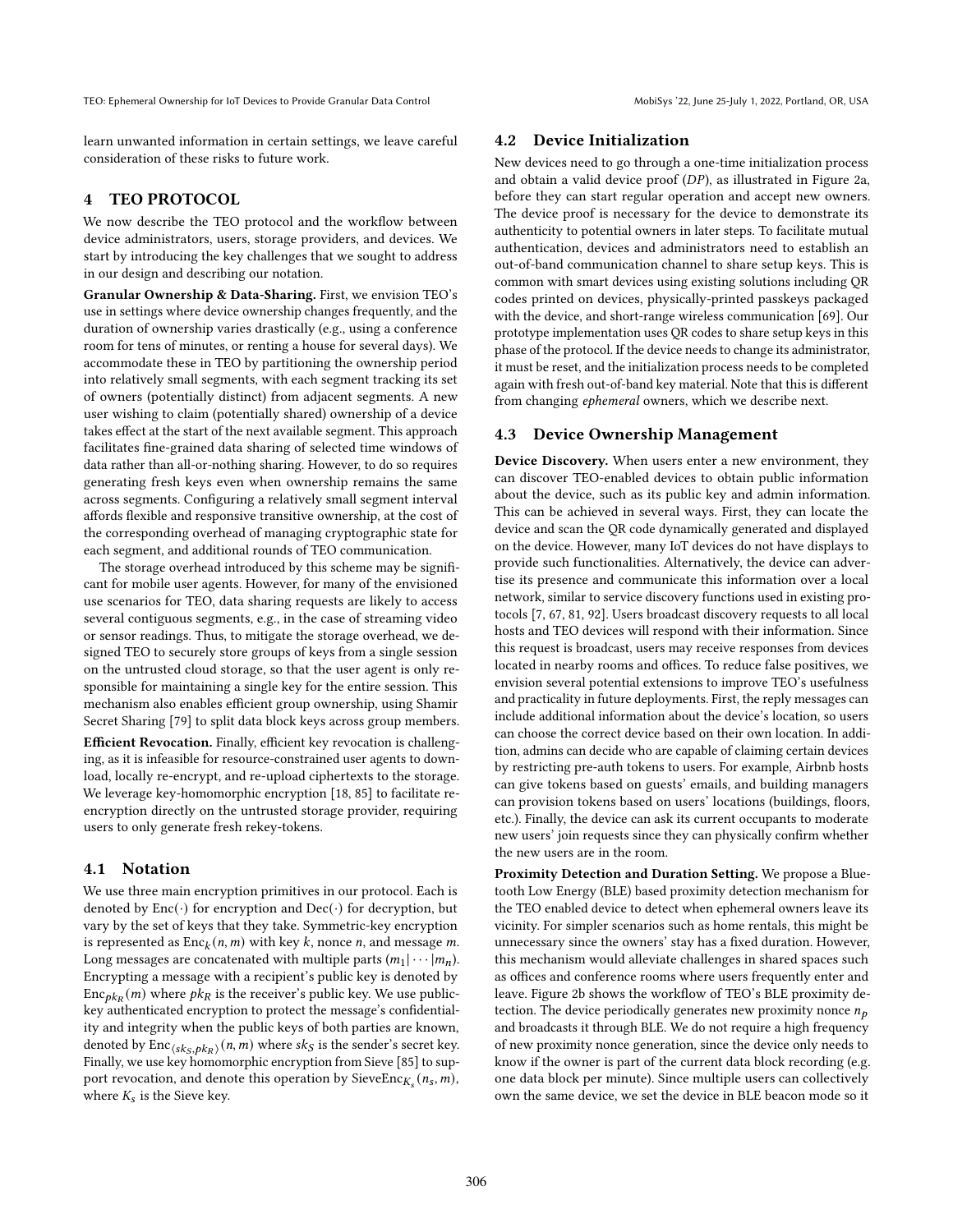

<span id="page-5-1"></span><span id="page-5-0"></span>

#### <span id="page-5-2"></span>(d) Claim ownership.

## <span id="page-5-3"></span>Figure 2: Protocol workflow for device initialization and ownership management.

continuously advertises information without requiring an explicit connection from the user's phone. On the other side, the TEO app on the user's phone periodically sends out heartbeat messages with the latest nonce sent within the device advertisements over BLE. Once the device stops receiving the correct nonce from a particular user's phone for an extended period, it can infer that the user must no longer be in BLE range and thus remove them from the list of ephemeral owners. The device should be configured with proper transmission power so only nearby users likely in the same space can receive the BLE advertisement while reducing false positives. This automated process is executed by the user's phone app to minimize user burden. However, as a fallback mechanism, users can manually specify the duration of their occupancy in a space (or use default values) to be included in the ownership claiming process.

This mechanism is designed to ensure current ephemeral owners are still within the device's vicinity. Consequently, the device can quickly remove stale owners that have already left the room. On the other hand, this mechanism is not intended to limit who can claim devices (the responsibility of pre-auth tokens) because BLE could have high false positive rates (i.e., everyone within the range will receive this message).

Claiming Ownership. Figures [2c](#page-5-2) and [2d](#page-5-3) illustrate the steps to claim ephemeral ownership. First, the user acquires a "pre authorization token" from the administrator (Figure [2c\)](#page-5-2). The protocol uses these tokens to prevent unauthorized access to a device, and not to enforce more granular, device-specific usage policies. For example, rental hosts can generate pre-auth tokens for guests with upcoming reservations, and building administrators can give preauth tokens for the devices in a specific office to those who are allowed to use them.

Figure [2d](#page-5-3) illustrates the next step in establishing ownership. Just as the pre-auth token establishes the authenticity of the ownership claim to the device, the device proves its authenticity to the new owner by issuing its device proof  $(DP)$  obtained during initialization. The user also generates a fresh random challenge  $(UC)$  to prevent replay-enabled device spoofing. Extending this phase to support group ownership is straightforward: each user performs the steps in Figure [2d](#page-5-3) independently, and the device tracks the list of ephemeral owners accordingly. The device is then responsible for synchronizing control between its current owners.

After a user becomes an ephemeral owner, the device can enforce access checks for incoming commands and instructions from a cloud back-end or home automation platform (e.g., IFTTT) to prevent previous owners from retaining controls. To support this check, every automation applet or cloud service should obtain authorization in the form of signed certificates from current owners.

#### <span id="page-5-4"></span>4.4 Data Storage and Access

To preserve users' ownership of data generated by the device, one approach would be to transmit any such data directly to the user, and let them manage it independently. This is too demanding for mobile user agents, and even if it were not, would impose an unnecessary burden on them. Our protocol instead uses a third-party cloud storage provider that is honest but curious: we expect it to correctly store data from the device and respond faithfully to users' requests, but do not trust it to refrain from attempting to inspect the confidential data. To protect the confidentiality of the device data, which may contain sensor readings or video recordings that users consider private, the device could encrypt the data before sending it to the cloud provider, and provide the user with all of the keys necessary to access it in the future. This poses several challenges, including how to support group ownership while managing data-sharing and subsequent revocation requests.

Sieve Encryption. In addition to standard cryptography operations, we incorporate a key homomorphic cipher proposed in Sieve [\[85\]](#page-13-13) in TEO's protocol design. Key homomorphism [\[18\]](#page-12-13) allows an entity to change the encryption key of a ciphertext without seeing the underlying plaintext. This characteristic is well-suited for untrusted TEO storage providers to assist in the process of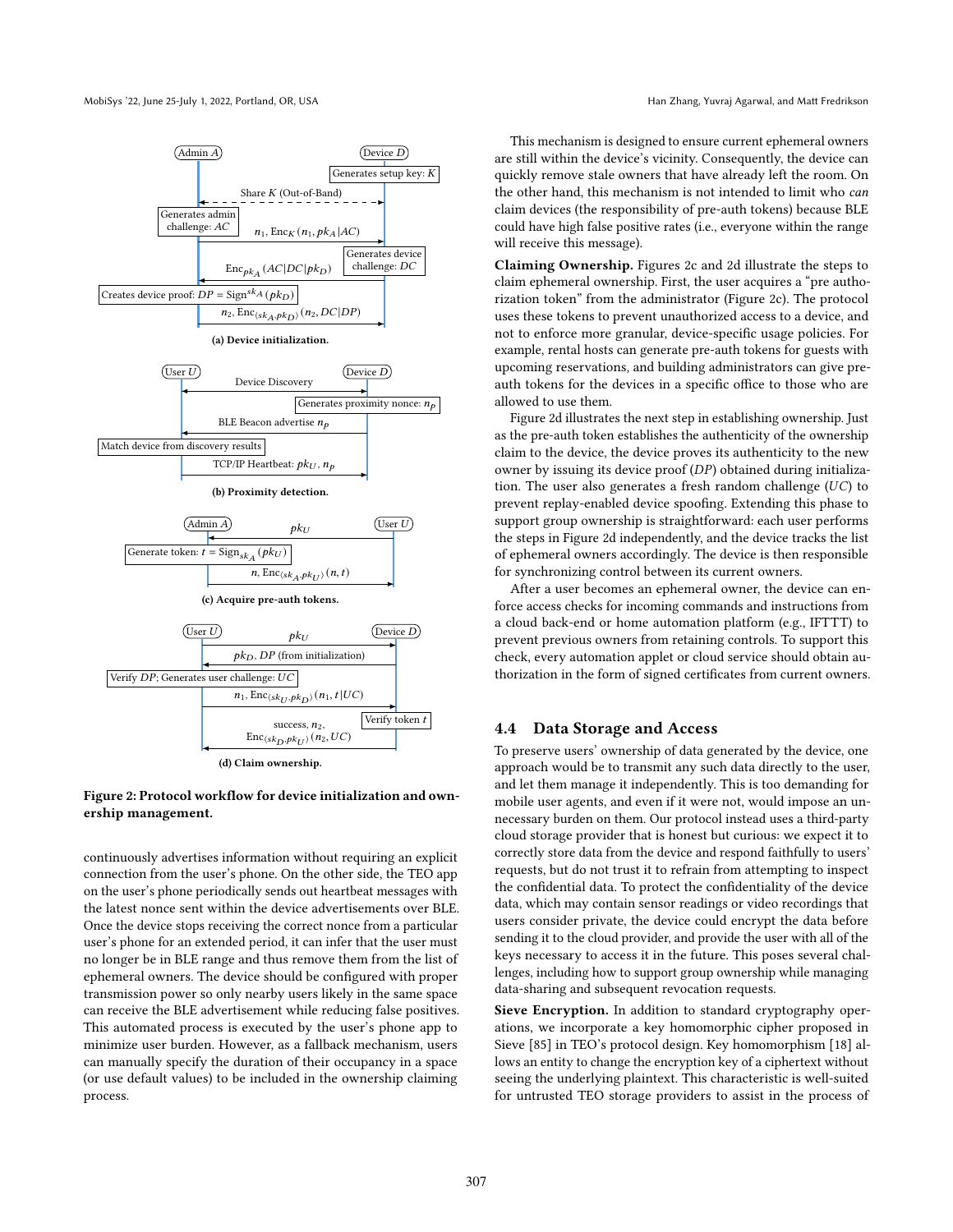<span id="page-6-0"></span>

(a) Example data storage workflow. Nonces with numerical subscripts are local variables, only used within the corresponding protocol flow. The orange box indicates user-specific actions in group ownership.

<span id="page-6-1"></span>

(b) Example data access workflow. The requester wants to access the data associated with  $uuid_3$  from the previous case. For brevity, the steps involved with sending download requests for UUID to the storage are omitted.

<span id="page-6-2"></span>

(c) Revocation workflow.

Figure 3: Data encryption and access workflow.

revoking data access without ever being able to decrypt the data itself.

Storing Data. Here we explain the data storage process for a single owner, as we will discuss group modes later. Figure [3a](#page-6-0) illustrates how TEO addresses these challenges and the steps taken to store a user's data in the cloud. First, the device encrypts the data with a freshly generated session key  $k$  for the current time segment. We use symmetric encryption for computational efficiency. The device uploads the encrypted data block to the storage provider, with an identifier  $uuid_1$ . Next, the device obtains Sieve credentials from current owners (Sieve keys  $K_s$  and Sieve nonce  $n_s$ ). Afterwards, the device constructs the Sieve data block for this session and encrypts the value of session key  $k$  with Sieve cipher. This Sieve data block is then uploaded to the storage provider with an identifier  $uuid_2$ . Finally, the device uploads a metadata block to the storage provider, containing all the information needed to locate the encrypted data, as well as the Sieve blocks and the nonces used for the Sieve cipher. Meanwhile, the owner can collect bookkeeping information (such as session IDs and block UUIDs) from the device asynchronously.

To grant access to an encrypted block, the user can distribute the Sieve key to the requester. The symmetric key used to decrypt the data is stored in the Sieve block on the storage provider. Figure [3b](#page-6-1) shows the process for someone to request data access. After receiving the Sieve key, the requester can gather all the information necessary to decrypt the requested data.

Threshold Encryption. One building block to enable group ownership is the well-established threshold encryption; specifically, we use Shamir Secret Sharing [\[79\]](#page-13-12). At a high level, the  $t$ -of- $n$  threshold encryption allows protecting a secret message with  $n$  key shares. To decrypt the message, someone only needs to collect *t* shares  $(t \le n)$ . The values of  $t$  and  $n$  must be set statically before the encryption process begins.

Group Ownership. To extend the protocol to support group ownership, the device needs to collect Sieve key information from each owner in the group by repeating the steps in the orange box of Figure [3a.](#page-6-0) Assuming a group of owners with public keys  $pk_G = [pk_{U_1}, \dots, pk_{U_N}]$ , the device still encrypts the data with the session key  $k$  the same way as before, and then uploads the result to the storage provider as  $(uuid_1, d', pk_G)$ . The device then splits the data key  $k$  into  $N$  key shares  $k_1, \ldots, k_N$ . It constructs one Sieve data block for each owner,  $d_{s_i}$  = SieveEnc<sup>K<sub>si</sub></sup> ( $n_{s_i}$ ,  $k_i$ ), and sends them to the storage provider as  $(uuid_{2_i}, d_{s_i}, pk_{U_i})$ . Finally, the device constructs a metadata block  $uuid_3$  that refers to each of the owners and their corresponding Sieve blocks, and stores it on the storage provider:

$$
d_m = (uuid_1, n_d, uuid_{2_1}|d_{s_1}|pk_{U_1}|\cdots|uuid_{2_N}|d_{s_N}|pk_{U_N})
$$

To access a shared data block, the requester needs to seek permission of each owner and obtain the Sieve key for their share of the data key.

We conclude by noting that threshold encryption can support several data access policies by adjusting the threshold value  $t$ . Currently, TEO requires that accessors have the approval of all group members (by setting  $t == n$ ) because we want to give everyone the right to veto. It is straightforward to extend TEO with alternative policies (e.g., requiring majority approval by choosing  $t > n/2$ ). In addition, a future extension of TEO can include another layer of threshold encryption for individual users. Each user can save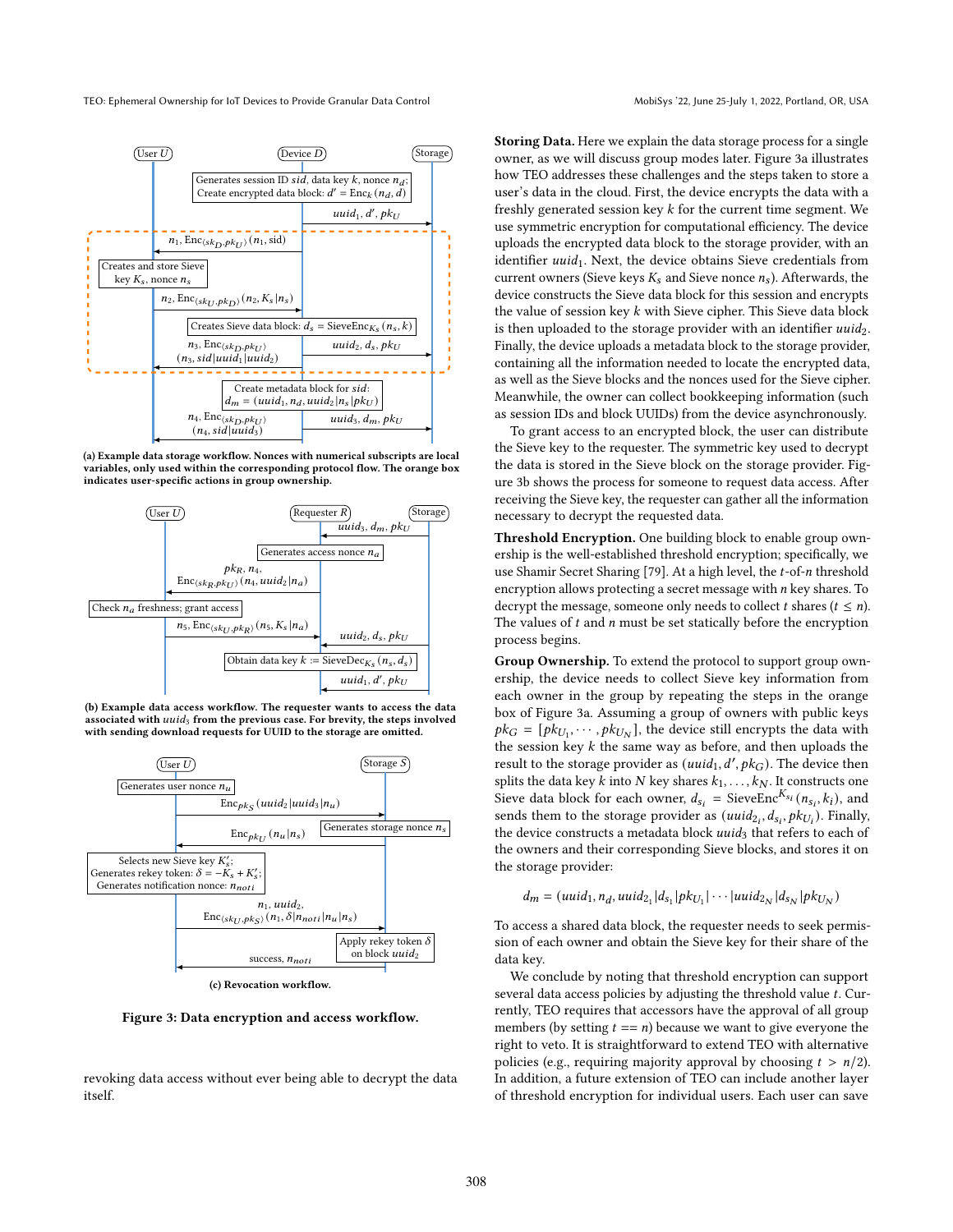multiple key shares on different agents (laptops, phones, backup codes) and have a threshold value  $t = 1$  in case they lose devices.

#### 4.5 Revocation

TEO uses three blocks to encrypt each segment of data uploaded by the device and to support efficient revocation of access to a given block — the encrypted payload, a Sieve block, and the metadata block in plaintext. If the revocation was not needed, then the design could be simplified and storage overhead mitigated by dropping the Sieve block, and granting access by sharing the data key directly. Instead, our approach manages access by treating the Sieve key as a credential so that revocation can be accomplished by having the storage provider re-encrypt only the Sieve block, which is small in size relative to the actual ciphertext.

Figure [3c](#page-6-2) illustrates revocation in TEO. The user generates a rekey-token  $\delta$ , and sends it to the storage provider along with identifiers for the appropriate Sieve blocks. The storage provider re-encrypts these blocks using the rekey-token. A benefit of this design is the consolidation of multiple encrypted data blocks, each with its own key, into a single Sieve block while maintaining low overhead on the client's side for revocation. The client can generate a fixed size rekey token to change the Sieve data block, thereby avoiding the need to download and re-encrypt arbitrary sized Sieve data blocks containing multiple data keys. Unifying encrypted data blocks in this way is especially helpful when a session contains a series of smaller data chunks, for example, an hour's worth of video recording may be stored as one-minute chunks to accommodate frequent membership changes and granular sharing, but the user is not burdened with managing credentials for each of these chunks individually. Additionally, each owner in a group can make access control decisions independently by rekeying their corresponding Sieve block.

## <span id="page-7-2"></span>4.6 Partial Availability

To process access requests, data owners (users in Figure [3b\)](#page-6-1) need to be online. This requirement in TEO is intentional to give users direct control over their data, as all access requests must seek their direct approval. However, the limitation is that even if a single user is unreachable, no one can access the original content even if they have everyone else's permission already. To strike a balance between data availability and users' access control, the group of users can modify the access policies at the time of data recording to choose different values of  $t$  for the threshold encryption (as discussed in Section [4.4\)](#page-5-4).

Moreover, individual users may lose their mobile devices and thus lose their key shares. Aside from periodic backups, one popular solution for implementing recovery mechanisms is to leverage threshold encryption (as mentioned in Section [4.4](#page-5-4) and demonstrated by prior work [\[85\]](#page-13-13)). We acknowledge that such a mechanism is important for future TEO deployment in the real world.

Finally, users may be temporarily unreachable when the device executes the data storage operation. Our protocol design ensures that unresponsive users will not block the main data encryption and upload functions (first step in Figure [3a\)](#page-6-0). If the device cannot reach a user, it can store the user's key shares locally and retry later. Eventually, the device deletes its local copy once the user is back online. Meanwhile, since the private data have already been uploaded, the device does not need to keep the data while waiting for the unresponsive users.

# <span id="page-7-0"></span>5 SECURITY ANALYSIS

We formally model TEO using a well-known protocol verifier, ProVerif [\[15\]](#page-12-14), and encode several key security properties to verify TEO's security and correctness. In modeling TEO we address several challenges, particularly in formalizing group ownership, key splitting, and revocation.

## <span id="page-7-1"></span>5.1 Security Goals

We aim to achieve the following security goals with our TEO protocol design.

- Secrecy. A user's private data, once encrypted by a TEO supported device, should not be accessible by anyone without the explicit authorization of the user. For group ownership, the policy requires that only entities with the consent of all owners are able to access the data.
- Mutual Authentication. After the device is initialized and claimed (Section [4.3\)](#page-4-0), all parties must mutually authenticate and agree on each other's roles (i.e., device and admin, device and owner must acknowledge each other).
- Prevent Data Spoofing. Attackers should not be able to spoof data, potentially overwhelming users' local storage space with keys for non-existent data blocks. If the user concludes a data store operation, then the device must have indeed stored the user's private data for the corresponding session.
- Effectiveness of Revocation. If the data requester's access is revoked by the owner, the requester should not be able to decrypt the data block if they download it again from the storage provider. Conversely, revocation should only happen when the owner requests it, and the new key should be able to decrypt the data in the future. For groups, an individual's decision should not affect others (i.e., others' keys should still work since they did not revoke their keys). Note that TEO does not preclude a requester from storing the already decrypted data offline perpetually.

#### 5.2 Modeling Protocol Workflow

We aim to identify protocol design-level bugs that may compromise TEO's security and privacy protections. We assume that the cryptographic primitives (e.g., encryption algorithms) are secure. Hence, we choose a symbolic verifier (ProVerif [\[15\]](#page-12-14)) since it requires lower human guidance and is better suited for automated analysis compared to computational ones. Interested readers can refer to prior work for a more detailed discussion of different types of protocol verifiers [\[9,](#page-12-21) [14\]](#page-12-31).

In ProVerif, protocols are modeled as sets of processes. Each process can generate fresh internal variables and local secrets, such as private keys that are hidden from the attacker. We represent each entity (e.g., admin, user, device) as its own process that can spawn and execute repeatedly to conduct multiple rounds of communication.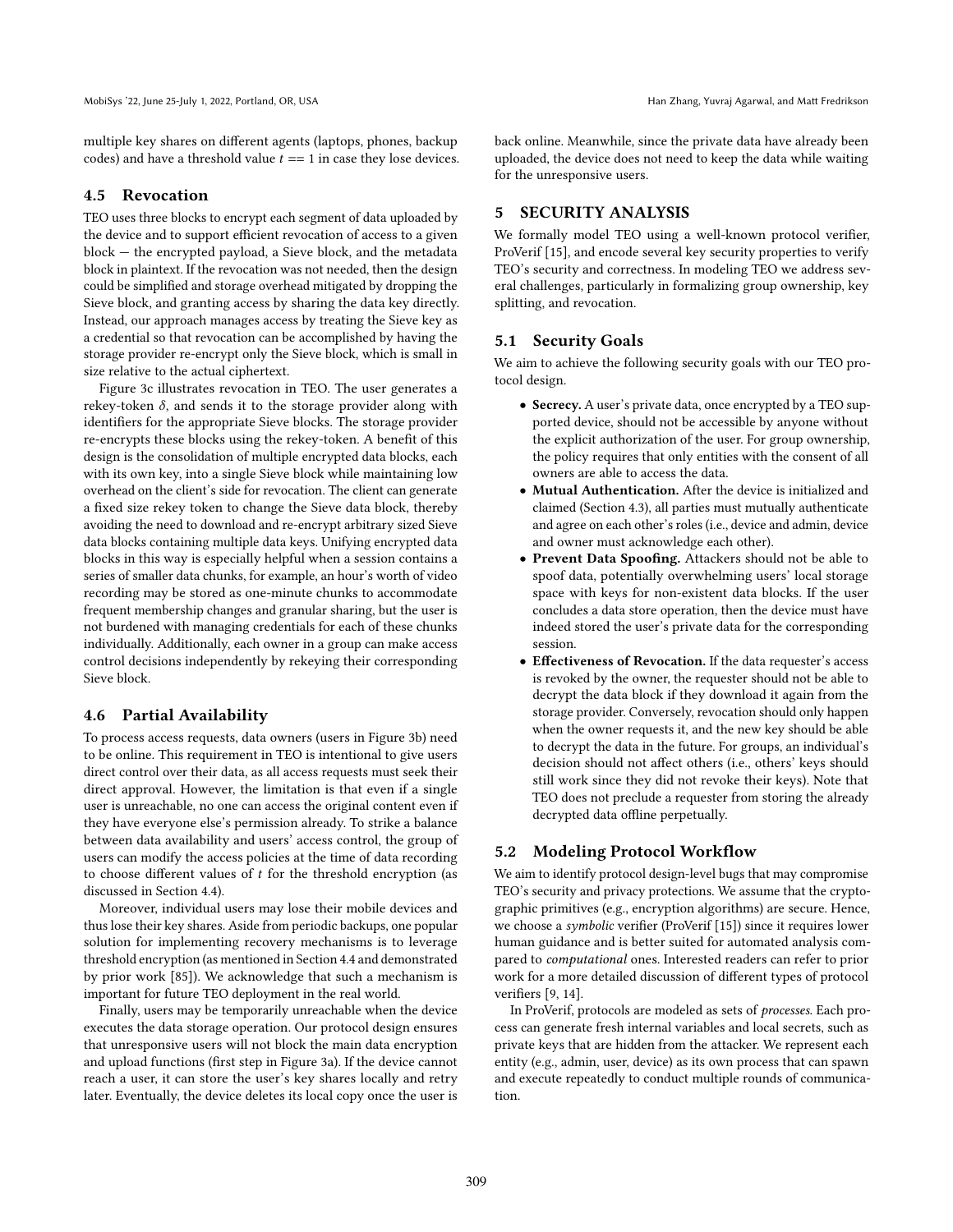We symbolically encode all cryptographic operations so that incorrect credentials (e.g., decryption keys and invalid signatures) will terminate the process' execution. Processes communicate over channels. Attackers can intercept, drop, or fabricate any message over the channel. Since attackers can obtain a complete history of all network messages, we can conservatively model the untrusted storage provider with this general network attacker.

# 5.3 Modeling Security Goals

We encode every security goal from Section [5.1](#page-7-1) with concrete ProVerif queries to ensure TEO's protocol design satisfies all security properties. We create unique events as checkpoints for the execution of each process. We construct correspondence queries to encode properties such as "if A happens, B must have already happened". Correspondence queries can be injective, which means that the verifier will check that there is a strong one-to-one mapping between events. To ensure correctness, we also add reachability queries to verify that all events are reachable during process execution; unreachable events can vacuously satisfy correspondence queries, leading to a false conclusion of TEO's correctness.

Secrecy. We create a private variable userPrivateData to represent the confidential information. This variable can be shared across different processes but remains hidden from the network attacker. The device encrypts this variable and uploads the ciphertext to the storage. We construct a secrecy query to verify that this variable remains secret from the network attacker and untrusted storage provider.

To verify that a data requester (requesterPK) can only decrypt the data with approval from all owners (owner\_1, owner\_2, ...), we construct a query that the event AccessData(requesterPK, userPrivate-Data) from the requester is preceded by GrantAccess(owner i\_PK, requesterPK, dataUUID) events from all data owners  $i \in [1, N]$ .

Mutual Authentication. We encode several injective correspondence queries to verify this goal. For initialization, the query states that whenever the event DeviceAcceptAdmin(devicePK, adminPK) happens on the device, the predecessor AdminAcquireDevice(adminPK, devicePK) must already have occurred for the admin.

For claiming device ownership, the device needs to verify that the user has a valid pre-auth token before accepting new owners. Therefore, the final event UserFinishDevice(userPK, devicePK, adminPK) on the user process should be preceded by the device-generated DeviceAcceptUser(userPK, devicePK, adminPK, preAuthToken), which itself should be preceded by the event that admin marks this token as valid, AdminGrant(adminPK, userPK, preAuthToken).

Prevent Data Spoofing. When the user finishes the Sieve key negotiation in data store (Figure [3a\)](#page-6-0), it produces the event UserStore-Finish(userPK, devicePK, sessionID). This event should be preceded, injectively, by the device side event DeviceFinishSieve(userPK, devicePK, sessionID) issued after it finishes uploading Sieve data block to storage. Violating this query will cause users to store information for non-existed sessions.

Effectiveness of Revocation. We encode the revocation process in different phases, a cross-process synchronization primitive provided by ProVerif. Operations in one phase will be inactive when the model moves into a new phase. All processes start in phase 0. The

data requester obtains the owner's authorization and successfully access the data. When the user revokes access, the system transfers into "phase 1" and Sieve data blocks in the storage are updated with new keys. In "phase 2", the requester downloads the data blocks from storage but attempts to decrypt with the previously cached Sieve key. We verify that SucceedDecryptOldKey(dataBlockUUID) should be unreachable. As group size increases, we add more phases and pick one owner to revoke access at each phase. By the end of every round, the requester's cache of other owners' Sieve keys is still valid, thus we also verify that one owner's decision to revoke will not interfere with other users' keys.

Finally, we implement an injective query to ensure that the storage provider only applies to rekey tokens upon the data owner's request. This query led us to identify a bug in an earlier protocol draft that an attacker can replay rekey requests, rendering users' data inaccessible by anyone. This finding prompted us to add additional nonces to our protocol.

## 5.4 Modeling Group Ownership

To support group ownership, we use Shamir Secret Sharing to distribute data keys among co-owners. However, ProVerif currently lacks language support for this type of threshold encryption [\[62\]](#page-13-27), particularly for encoding variable-sized sets of co-owners. To address this, we encode the size of the owner set statically in the model. All parameters of cryptographic operations must also be set statically, including the number of users and their positions. We have to create unique processes for every user in the group to handle different keys and internal states. As the group size grows, we have to expand these arguments and processes accordingly. Note that the implementation of different user processes is nearly identical, except for minor differences in user indices. Therefore, we developed a preprocessor language that automates the construction of static models with specified group sizes. We express the protocol flow with template functions and parameterized values. In this way, we can implement a common user process and, during compilation, expand this template into a variable number of concrete user processes.

## 6 IMPLEMENTATION

We provide an open-source repository $^2$  $^2$  that includes the source code of TEO and the details of the security protocol modeling. We implement the core TEO protocol as a shared cross-platform library, libteo, with public-facing APIs. The library is written in 8945 lines of C++, excluding third-party libraries and evaluation tests. We use libsodium [\[59\]](#page-13-28) as the main cryptography library, containing implementation for standard secret-key and public-key cryptography operations, with X25519 key exchange, XSalsa20 stream cipher encryption, Poly1306 MAC authentication, and Ed25519 signatures. In addition, we leverage the Crypto++ [\[24\]](#page-12-32) library to implement Shamir Secret Sharing and the key splitting functionality for group ownership. Since the authors of Sieve [\[85\]](#page-13-13) did not release their code, we re-implement Sieve operations using the Ed448-Goldilocks elliptic curve library [\[39\]](#page-12-33) and consulted with

<span id="page-8-0"></span><sup>2</sup><https://github.com/synergylabs/TEO-release>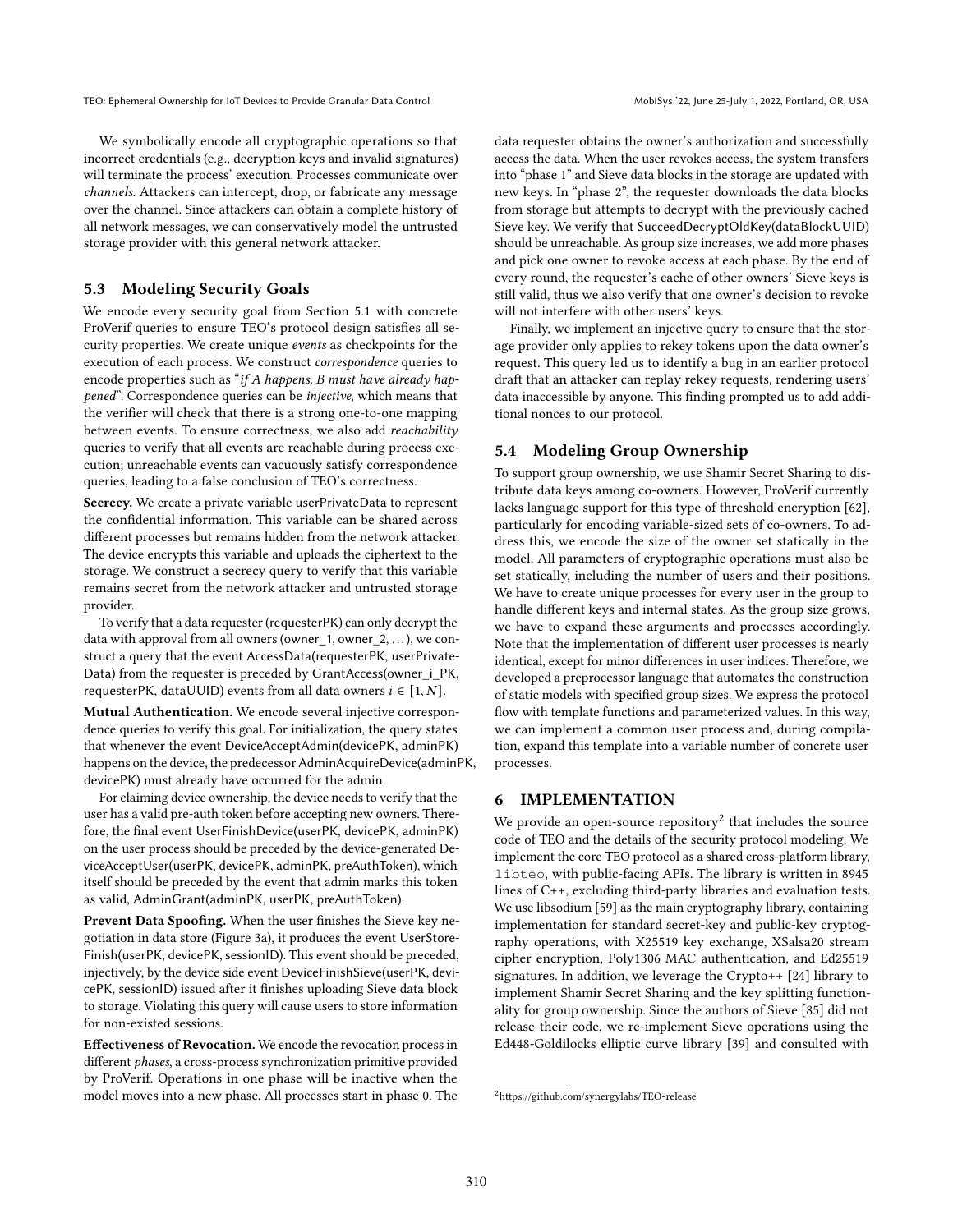them over email with our implementation details to ensure correctness. We use FlatBuffers [\[35\]](#page-12-34) to serialize TEO's protocol message in a cross-platform format.

Our TEO prototype consists of client applications for multiple platforms. We developed a prototype Android app with support for the users' and admins' functionalities in 3350 lines of Java code. We use Android Beacon Library [\[65\]](#page-13-29) for BLE scanning. It includes libteo as a native C++ library and uses Java Native Interface to execute API calls. We also implement test clients for different roles on x86 Linux desktops and popular single-board computers with ARM SoCs (Rasberry Pi 4 and Pi Zero W). Moreover, we develop a storage provider daemon as a key-value store for encrypted data contents using LevelDB [\[36\]](#page-12-35) and with support for TEO revocation. In total, we implement these agents in 1206 lines of  $C++$  in addition to the libteo library. TEO's protocol model contains 940 lines of ProVerif code with the group templates. After compilation, these models include 917, 1258, and 1599 lines of ProVerif code for group of size 1–3. We observed an exponential growth in verification time and memory consumption with larger group sizes. For example, on a 16-core machine with 64 GB RAM group size=1 took 3.62s, 258 MB memory while group size=3 took 17+ hours and consumed 50 GB. While we did not verify higher group sizes, our model generalizes to any group size.

## 7 EVALUATION

We evaluate TEO's design and our prototype implementation, with a suite of microbenchmarks and by integrating TEO with several real-world IoT device applications. Our evaluation results demonstrate that TEO introduces nominal communication and power consumption overhead over a baseline system without TEO's security primitives. One-time operations, such as device initiation and ownership claims, add an additional latency of up to 187 ms. Meanwhile, devices that continuously upload TEO encrypted data experience a performance overhead mostly dominated by the network communication speed: for larger files, TEO incurs 7–25% extra latency compared to a baseline of just uploading the same size data; for smaller files (10KB – 1MB), TEO's storage latency is 101-308 ms.

To characterize the overhead of TEO's primitives, we select representative IoT devices and client platforms, with different computational capabilities. We developed a TEO mobile app and installed it on Android phones (Nexus 5X), serving as TEO client agents for users and admins. For operations requiring human interaction (e.g., deciding whether to grant access or issue pre-auth tokens), we skip the user confirmation step to automate the tests so as to only measure the overhead of TEO's protocol communication and not the user reaction time. We chose off-the-shelf single-board computers, namely Raspberry Pi 4 (1.5 GHz 4-core, 4GB RAM,\$35–\$55) and Raspberry Pi Zero W (1 GHz single-core, 512MB RAM, \$10), as TEO-endabled IoT devices. Both Android phones and IoT devices connect to our campus WiFi infrastructure as other devices in the building. On the other hand, we launched our prototype storage providers and agents for requesting data accesses on Linux machines (8-core, 16GB RAM) with wired connections to the same infrastructure.

<span id="page-9-0"></span>

| Table 2: Average latency (in ms) for TEO operations, with a     |
|-----------------------------------------------------------------|
| performance comparison of different IoT device hardware.        |
| We also measure battery usage for the TEO phone app (in         |
| $\mu$ Ah). Data access and revocation operations do not involve |
| devices' participation.                                         |

| Operation                                | User App<br>Battery $(\mu Ah)$ | Average Latency $\pm$ Standard<br>Deviation (ms)<br>RPi 4<br>RPi Zero |             |  |
|------------------------------------------|--------------------------------|-----------------------------------------------------------------------|-------------|--|
| Initialize Device                        | 20.18                          | $44 + 9$                                                              | $65 \pm 35$ |  |
| Acquire Pre-Auth<br>Token + Claim Device | 34.43                          | $187 + 52$                                                            | $258 + 128$ |  |
| Claim Device                             | 21.19                          | $67 + 10$                                                             | $94 \pm 31$ |  |
| Store Data, 1MB                          | 43.03                          | $308 \pm 57$                                                          | $684 + 155$ |  |
| Access Data, 1MB                         | 22.25                          | $170 + 54$                                                            |             |  |
| Revocation and<br>re-encrypt             | 25.07                          | $62 + 15$                                                             |             |  |

#### 7.1 Microbenchmarks

Latency. We first measure the overhead of each TEO operation in terms of the end-to-end latency from initiating the operation to the time it completes (Table [2\)](#page-9-0). We repeat every operation 100 times and report the mean and standard deviation latency. Several operations such as device initialization (∼44ms) and revocation (∼62ms) are lightweight, while the initial claiming of the device has higher latency (∼187ms). We analyze recurring TEO operations (data store) in further detail. Switching the device from Raspberry Pi 4 to Pi Zero, we observe modest slowdown (up to 2.2x for data store) but all operations finish within 65–258 ms. This is understandable since they have drastically different compute capabilities. Overall, most TEO operations are only needed once or very infrequently, so a ≤187 ms latency increase has a modest impact on end users.

Phone Battery Impact. Table [2](#page-9-0) reports the battery consumption of TEO operations involving the user's phone app, as the average  $\mu Ah$ over 100 iterations. We currently use the battery levels reported by Android since they seemed sufficient for our use case [\[5\]](#page-12-36), leaving more precise energy measurements for future work [\[57,](#page-13-30) [58\]](#page-13-31). Our test Nexus 5x has a rated battery capacity of 2700 mAh. Operations such as providing Sieve key share for the device to store data (43.03  $\mu$ Ah) once a minute consumes just 2.2% of the battery life over a 24 hour period. Proximity detection (Section [4.3\)](#page-4-0) for group membership supported by BLE scans also affects battery life depending on the frequency. We measure the battery drain speed over a period of 5 minutes and calculate the difference when the phone is idle. Continuous scanning quickly drains the battery at a speed of  $2090$   $\mu$ Ah per minute. However, a simple optimization (increasing the BLE scan interval to once every 10 seconds) reduces the drain to 66.2  $\mu$ Ah per minute, consuming 3.5% of the battery over a 24 hour period. With additional optimizations (iBeacon-based BLE entry/exit detection, reducing scan intervals), the energy impact of proximity detection can be reduced further.

Data Store and Sizes. The latency overhead of recurring operations, such as encrypting the data on the device and then transmitting it to be stored on a storage provider, depends on the size of the data, as reported in Table [3.](#page-10-0) We omit other overheads in the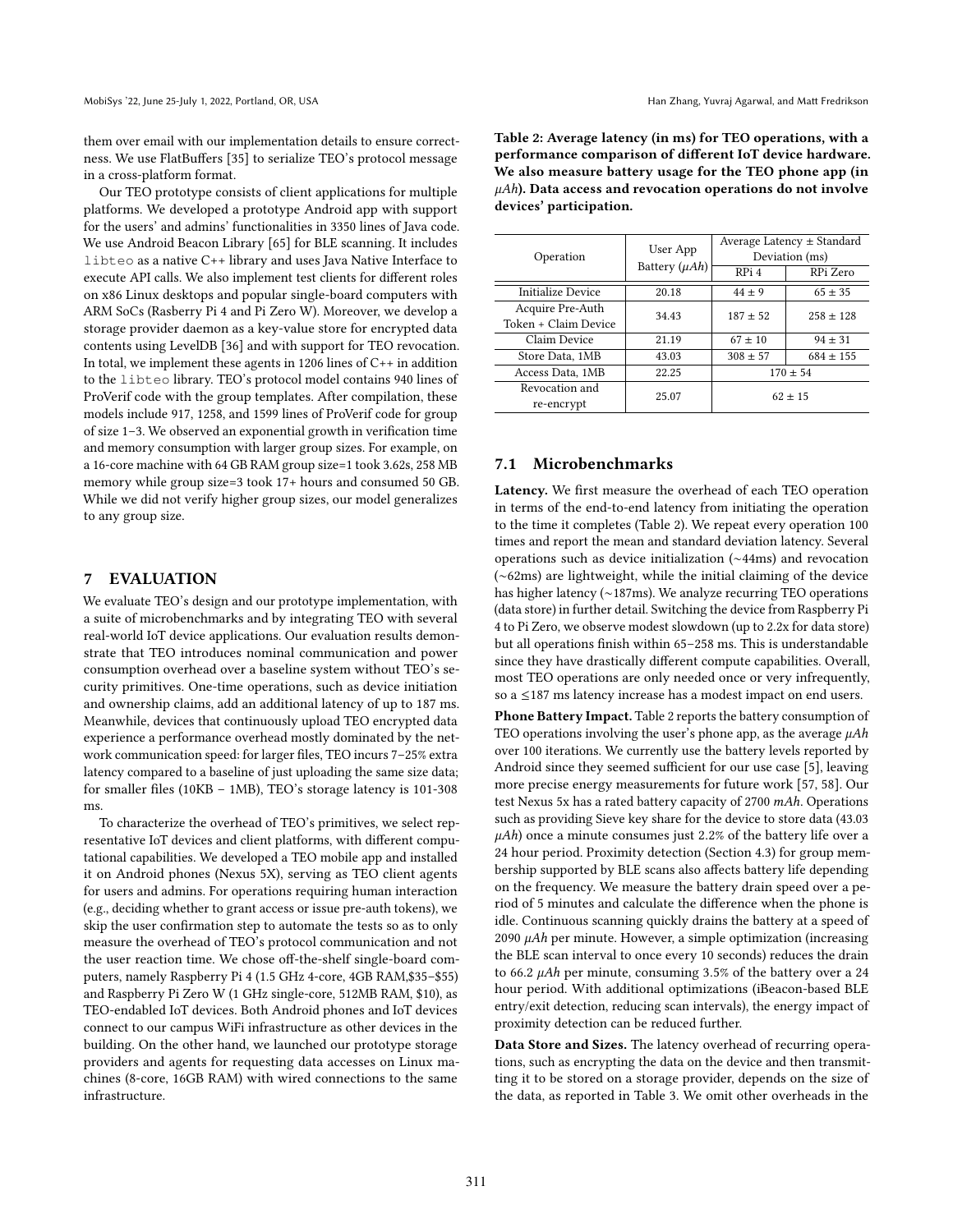<span id="page-10-0"></span>

|  |                                                    | Table 3: Data store operation overhead breakdown for Rasp- |  |
|--|----------------------------------------------------|------------------------------------------------------------|--|
|  | berry Pi 4, reported as mean values in <i>ms</i> . |                                                            |  |

| Data        | Data       | Data   | Total Time (vs. |
|-------------|------------|--------|-----------------|
| <b>Size</b> | Encryption | Upload | Upload Time)    |
| 10KB        | $<$ 1      | 19     | 101(5x)         |
| 100KB       | 2          | 29     | 116(4x)         |
| 1MB         | 25         | 127    | 308(2.42x)      |
| 10MB        | 168        | 1429   | 1791(1.25x)     |
| 100MB       | 1577       | 15256  | 16293 (1.07x)   |

<span id="page-10-1"></span>Table 4: Average latency and standard deviation for storing 1MB data for different group sizes. We emulate multiple owners as different processes on a PC and have the device repeatedly store data 100 times. We also include a single user running a TEO phone agent.

| Group Size   | Phone | Emulation |       |       |          |
|--------------|-------|-----------|-------|-------|----------|
|              |       |           |       | 25    | 50       |
| Average      | 308   | 234       | 316   | 634   | 1085     |
| Latency (ms) | ±57   | $+156$    | $+30$ | $+58$ | $\pm 85$ |

breakdown table since they do not scale significantly with data sizes. For example, Sieve data blocks (containing the data keys) are independent of the size of the data in this experiment and have the same size since we use a single key to encrypt the data.

As the data size increases, the overheads associated with data encryption and upload scale proportionally, dominating the latency for using TEO for large data sizes. For example, the total latency is just 1.25x compared to the time spent on uploading the 10MB files (since TEO's symmetric encryption produces ciphertext the same length as the plaintext). For larger files (100MB), the relative latency of TEO decreases further to 1.07x upload time, showing that TEO's overhead amortizes as the data size increases. For smaller data sizes (e.g. 10KB - 1MB), TEO's protocol overhead is still relatively small ( $\leq$  308 ms) given the asynchronous nature of data storage operations.

To help reduce TEO overhead for large files, we implemented an optimization to pipeline data encryption and upload. We split large data into fixed chunks (1MB by default) and start uploading them as soon as the encryption of that chunk completes. Therefore, for large files such as 100MB, the sum of encryption and upload time exceeds the total elapsed time.

Group Ownership. We measure the performance impact of variable group sizes on the device's data store operations. We emulate a large number of users in a group using a standalone Linux desktop with a wired connection to the campus network. Each user in this scenario is a separate process on this desktop. The device still performs normal TEO operations, but it needs to communicate with all users. Table [4](#page-10-1) shows the average latency for such operations for groups of up to 50 members. To provide a comparison between our emulated users forming a group and a real phone client, we also include the latency for a single user on an Android phone (first column). We observe a small performance discrepancy between the emulation platform (Linux) and the real Android phones (308 ms vs. 234 ms). As the size of the group increases, the main cause of

<span id="page-10-3"></span>Table 5: Total changes required (lines of code) to integrate existing applications with TEO. These changes mostly focus on redirecting data storage to the co-located TEO device driver program. See more details in Section [7.2.](#page-10-2)

| Applications  | Motion [63]  | Mycroft <sup>[64]</sup> | Doorlock [38] |
|---------------|--------------|-------------------------|---------------|
| Language      | $C++/Python$ | Python                  | Node.js       |
| Lines Changed |              | 73.                     | 121           |

the additional latency is the resource contention on the device. For every owner, the IoT device spins off a new thread to encrypt their key share with Sieve and upload the Sieve data block to the storage. Because the Raspberry Pi 4 only has 4 cores, threads for different owners cause CPU contention. Even with a large group size of 50 users, the slowdown is just 5x compared to the single-owner case.

## <span id="page-10-2"></span>7.2 Case Studies

We integrate three real-world smart IoT applications into TEOenabled devices (Raspberry Pi 4). We searched for popular opensource smart apps on GitHub and tutorial websites and finalized one for each of the interesting categories. In all three cases, we extend the original apps with new functionality using TEO operations and primitives. Table [5](#page-10-3) shows the total changes in terms of lines of code we made to each application. In general, the integration process incurs minimal changes. We develop a TEO driver (as part of our TEO prototype) that manages the TEO runtime on the device. It opens API interfaces as REST endpoints exposed only to localhost so that the application can leverage the driver to store data and verify command certificates.

Motion Camera. Motion [\[63\]](#page-13-32) is a smart camera app that records video clips whenever it detects motions. The users can later review these recorded events. To preserve privacy, all data are saved locally. We edit Motion's configuration file and implement a post-recording hook program that uses TEO to encrypt and store the video recording. This integration not only protects user data but also increases the limited local storage space.

For evaluation, we set the length of event recording to be 1 minute, repeatedly triggering event detection over 100 times to measure runtime latency. We set the group size to be a single user. On average, the 1-minute clip is around 22MB and the TEO driver takes around 2879 ms to process the storage request. These performance numbers are consistent with our microbenchmark results (Table [3\)](#page-10-0). Since it only takes ∼ 3 seconds to store a one-minute long video recording, we believe that TEO integration would be a useful and practical extension for the Motion app.

Speaker with Voice Assistant. Mycroft AI [\[64\]](#page-13-33) is a smart speaker app similar to Amazon Echo and Google Home. Users trigger it with a "wake" word, followed by their instructions. A critical privacy concern with smart speakers is that they can record user interactions and upload audio clips to train better machine learning models and for internal analysis [\[19,](#page-12-38) [20\]](#page-12-39). We extend Mycroft so that users' private audio recording data are protected with TEO encryption and access control. Every time a wake word is detected, Mycroft starts recording the following user commands and uploads them to a TEO storage provider. Compared to video data, audio clips are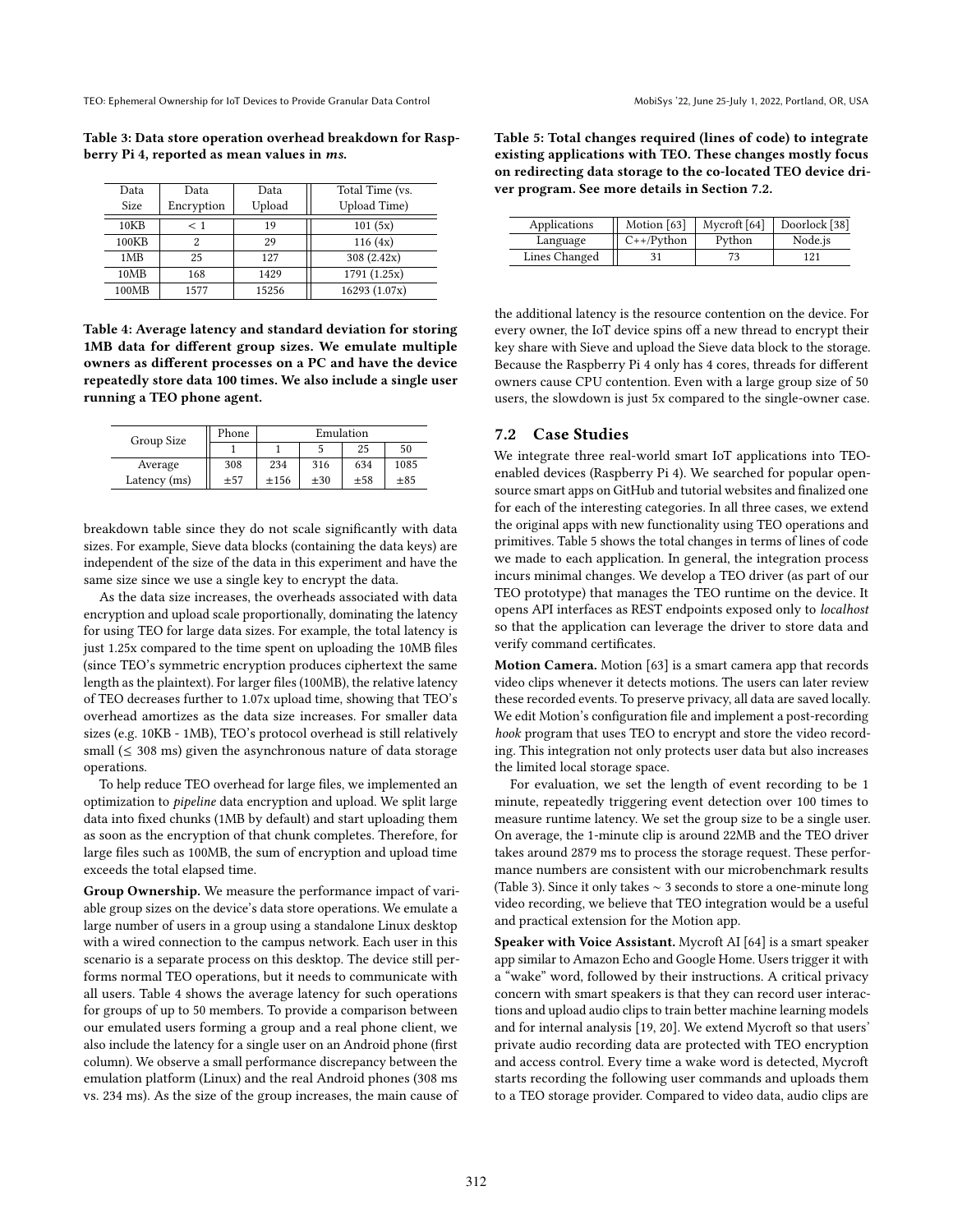much smaller and highlight the extra overhead in TEO communication. On average, the audio clips are around 72KB, and it takes the app 235 ms to finish storing these clips. This result is slightly higher than our microbenchmark, highlighting that applications storing smaller pieces of data are more sensitive to TEO's overhead and cross-app communications (between Mycroft and the TEO driver). However, we consider this overhead still acceptable since storing clips is done asynchronously and does not block the users' normal interaction with the device.

Smart Doorlock. Complementary to the previous two cases, we implement a smart doorlock application that shows how TEO can protect owners in real time and prevent unauthorized control of the device from non-stakeholders. We develop this app based on an open source door lock project [\[38\]](#page-12-37) and utilize the Blynk IoT Library [\[17\]](#page-12-40). With TEO integration, the app can check for access authorizations accompanying every incoming command, and only executes valid commands from current owners. Our evaluation measures an average increase of 11 ms in latency due to certificate check on the TEO runtime. Low overhead is important in this case, since the process is now on the critical path of the device's functionality and user interactions.

#### 8 DISCUSSION AND LIMITATIONS

Support for Less Capable, Lower-Power Devices. Currently, our TEO prototype supports mobile phones, Linux machines, and Raspberry Pis. These platforms are equipped with modern ARM or x86 processors. Unfortunately, porting TEO to other low-power devices (e.g. using the popular ESP32 series or the ARM Cortex M3 series) is more challenging for two reasons. First, TEO makes extensive use of several heavy-weight cryptography libraries, which are not yet supported by microcontroller-based architectures in these devices. Second, assuming that all of TEO's dependencies have been ported, TEO could encounter high performance overhead due to limited processing power and resources (e.g., ESP8266 only has 160Mhz CPU and 50KB memory [\[30\]](#page-12-41)). It would be an interesting future research direction to extend TEO to these lower-power class of devices and, indeed, recent works have proposed novel cryptography protocols to enable public-key cryptography on them [\[2\]](#page-12-42).

Reducing the Trusted Computing Base. TEO assumes that IoT devices and user mobile phones are trusted to protect user data. Compromised devices can bypass TEO and directly leak users' private data, or impersonate other devices through Cuckoo attacks by relaying network traffic [\[71\]](#page-13-34). Malware-infected phones can steal credentials to users' data. Furthermore, TEO assumes that the cloud storage services correctly perform the computation for re-encryption to work. To reduce the trusted computing base, one promising future direction is to expand TEO with a secure hardware infrastructure. For example, we can perform security critical operations inside the Trusted Execution Environment (e.g., Intel SGX, ARM TrustZone) as inspired by many prior works [\[8,](#page-12-7) [61,](#page-13-35) [74,](#page-13-36) [82,](#page-13-37) [94\]](#page-13-38) and leverage Trusted Platform Modules and remote attestations [\[3,](#page-12-43) [45,](#page-12-44) [52,](#page-13-39) [66,](#page-13-40) [72\]](#page-13-41) to ensure the integrity of TEO programs and operating systems.

Specifically, to mitigate the threats of compromised smart devices, we can borrow insights from many recent works and develop a trusted TEO hub. The hub can act as a network access point for

local devices and require all egress network traffic to be encrypted with TEO [\[29,](#page-12-45) [43,](#page-12-46) [83,](#page-13-42) [93\]](#page-13-43), or redesign the IoT application programming architecture and have the trusted hub to process all user's private data [\[47,](#page-12-47) [49,](#page-12-48) [90\]](#page-13-44).

Deployment Challenges. There are some practical challenges with large-scale use of TEO. In addition to partial availability (Section [4.6\)](#page-7-2), identity management can be complex. Admins need to associate a user's public key with their real identity. This could be facilitated by conventional PKIs, third-party services like Keybase [\[48\]](#page-12-49) or a trusted mediator (e.g., Airbnb holds public keys and identities for hosts and guests). Moreover, storage providers should be compensated since they will host all encrypted data with high availability. To encourage competitive pricing and avoid vendor lock-in, TEO's design does not require strong trust in the storage provider, so this role can be filled by many entities (e.g., building manager self-hosts, public cloud services, or centralized servers in Airbnb). We also provide a reference storage provider implementation in our TEO prototype that uses a simple key value store database.

Monitoring Device Ownership. To ensure their data are always protected by TEO, users should keep monitoring the list of devices they currently own. Otherwise, they might mistakenly think they still are ephemeral owners when the device is re-claimed by someone else. We envision extending TEO mobile apps with monitoring functionality for future deployment to alleviate user burdens. The app can send notifications when the user loses device ownership to help them stay informed. It can also analyze the latest data stored by the device to verify that the user is one of the owners (since metadata is publicly accessible).

## 9 CONCLUSION

In this paper, we identify an emerging challenge in smart device deployments – mismatched device and data ownerships during ownership. To protect all stakeholders' security and control over their data, we propose TEO – IoT Ephemeral Ownership – and design a complete protocol specification to achieve this idea for smart devices. We conduct formal security analysis and prove the correctness and security of TEO's protocol design. Finally, we implement a prototype of TEO and integrate several real-world smart devices on top of it to demonstrate its practicality and low performance overhead in real-world settings.

## ACKNOWLEDGEMENTS

We thank Haojian Jin, Frank Wang, and Bruno Blanchet for their helpful correspondences and valuable insights influencing the design of TEO's core components. Furthermore, we greatly appreciate the anonymous reviewers, CMU colleagues (Bryan Parno, Wenting Zheng, Eunsuk Kang, Travis Hance, and Christopher Canel), and our shepherd, Diego Perino, for their feedback and comments on our paper drafts. This work was partially supported by NSF Awards CNS-1704542, CNS-1943016, TWC-1564009 and SaTC-1801472, ONR Award N000141812618, and the Carnegie Mellon CyLab Security and Privacy Institute.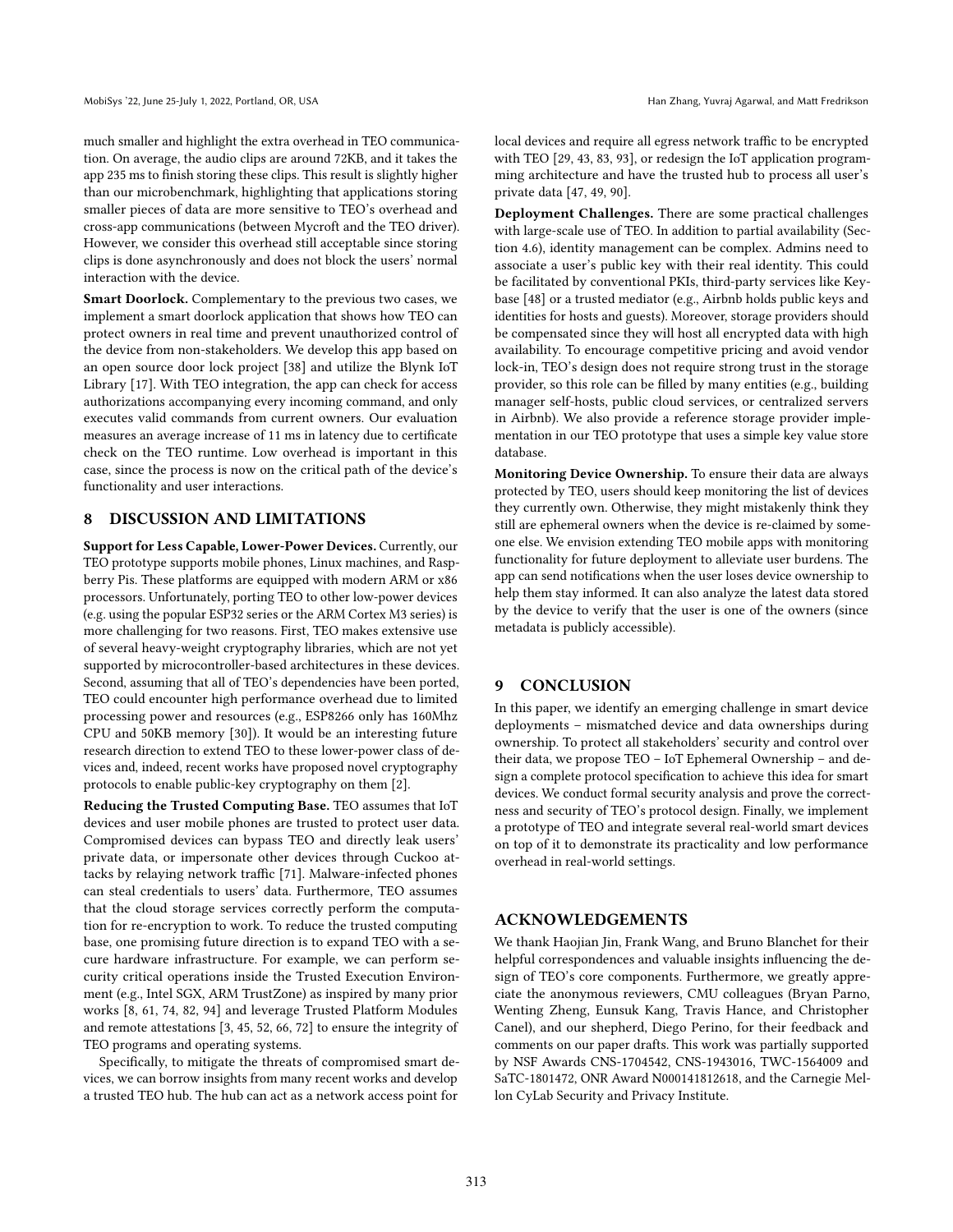# REFERENCES

- <span id="page-12-20"></span>[1] Paarijaat Aditya, Rijurekha Sen, Peter Druschel, Seong Joon Oh, Rodrigo Benenson, Mario Fritz, Bernt Schiele, Bobby Bhattacharjee, and Tong Tong Wu. 2016. I-pic: A platform for privacy-compliant image capture. In Proceedings of the 14th annual international conference on mobile systems, applications, and services. 235–248.
- <span id="page-12-42"></span>[2] Fatemah Alharbi, Arwa Alrawais, Abdulrahman Bin Rabiah, Silas Richelson, and Nael Abu-Ghazaleh. 2021. CSProp: Ciphertext and Signature Propagation Low-Overhead Public-Key Cryptosystem for IoT Environments. In 30th {USENIX} Security Symposium ({USENIX} Security 21). 609–626.
- <span id="page-12-43"></span>[3] Mahmoud Ammar, Bruno Crispo, and Gene Tsudik. 2020. SIMPLE: A remote attestation approach for resource-constrained IoT devices. In 2020 ACM/IEEE 11th International Conference on Cyber-Physical Systems (ICCPS). IEEE, 247–258.
- <span id="page-12-9"></span>[4] Michael P Andersen, Sam Kumar, Moustafa AbdelBaky, Gabe Fierro, John Kolb, Hyung-Sin Kim, David E Culler, and Raluca Ada Popa. 2019. WAVE: A Decentralized Authorization Framework with Transitive Delegation. In 28th USENIX Security Symposium (USENIX Security 19). 1375–1392.
- <span id="page-12-36"></span>[5] Android. 2021. BatteryManager. [https://developer.android.com/reference/androi](https://developer.android.com/reference/android/os/BatteryManager) [d/os/BatteryManager.](https://developer.android.com/reference/android/os/BatteryManager)
- <span id="page-12-27"></span>[6] Andrew W Appel and Edward W Felten. 1999. Proof-carrying authentication. In Proceedings of the 6th ACM Conference on Computer and Communications Security. 52–62.
- <span id="page-12-30"></span>[7] Apple. 2021. Bonjour. [https://developer.apple.com/bonjour/.](https://developer.apple.com/bonjour/)
- <span id="page-12-7"></span>[8] Gbadebo Ayoade, Vishal Karande, Latifur Khan, and Kevin Hamlen. 2018. Decentralized IoT data management using blockchain and trusted execution environment. In 2018 IEEE International Conference on Information Reuse and Integration (IRI). IEEE, 15–22.
- <span id="page-12-21"></span>[9] Manuel Barbosa, Gilles Barthe, Karthik Bhargavan, Bruno Blanchet, Cas Cremers, Kevin Liao, and Bryan Parno. 2021. SoK: Computer-Aided Cryptography. In IEEE Symposium on Security and Privacy.
- <span id="page-12-4"></span>[10] Lujo Bauer, Scott Garriss, Jonathan M McCune, Michael K Reiter, Jason Rouse, and Peter Rutenbar. 2005. Device-enabled authorization in the Grey system. In International Conference on Information Security. Springer, 431–445.
- <span id="page-12-1"></span>[11] Julia Bernd, Ruba Abu-Salma, and Alisa Frik. 2020. Bystanders' Privacy: The Perspectives of Nannies on Smart Home Surveillance. In 10th USENIX Workshop on Free and Open Communications on the Internet (FOCI 20).
- <span id="page-12-23"></span>[12] Benjamin Beurdouche, Karthikeyan Bhargavan, Antoine Delignat-Lavaud, Cédric Fournet, Markulf Kohlweiss, Alfredo Pironti, Pierre-Yves Strub, and Jean Karim Zinzindohoue. 2015. A messy state of the union: Taming the composite state machines of TLS. In 2015 IEEE Symposium on Security and Privacy. IEEE, 535-552.
- <span id="page-12-28"></span>[13] Arnar Birgisson, Joe Gibbs Politz, Úlfar Erlingsson, Ankur Taly, Michael Vrable, and Mark Lentczner. 2014. Macaroons: Cookies with Contextual Caveats for Decentralized Authorization in the Cloud. In Network and Distributed System Security Symposium.
- <span id="page-12-31"></span>[14] Bruno Blanchet. 2012. Security protocol verification: Symbolic and computational models. In International Conference on Principles of Security and Trust. Springer, 3–29.
- <span id="page-12-14"></span>[15] Bruno Blanchet. 2016. Modeling and Verifying Security Protocols with the Applied Pi Calculus and ProVerif. Found. Trends Priv. Secur. (2016).
- <span id="page-12-22"></span>[16] Bruno Blanchet. 2021. ProVerif users. [https://prosecco.gforge.inria.fr/personal/](https://prosecco.gforge.inria.fr/personal/bblanche/proverif/proverif-users.html) [bblanche/proverif/proverif -users.html.](https://prosecco.gforge.inria.fr/personal/bblanche/proverif/proverif-users.html)
- <span id="page-12-40"></span>[17] Blynk.io. 2022. Blynk Library. [https://github.com/blynkkk/blynk-library.](https://github.com/blynkkk/blynk-library)
- <span id="page-12-13"></span>[18] Dan Boneh, Kevin Lewi, Hart Montgomery, and Ananth Raghunathan. 2013. Key homomorphic PRFs and their applications. In Annual Cryptology Conference. Springer, 410–428.
- <span id="page-12-38"></span>[19] CNBC. 2021. Amazon Alexa records you every time you ask it something here's how to delete those recordings. [https://www.cnbc.com/2021/02/18/how](https://www.cnbc.com/2021/02/18/how-to-delete-amazon-alexa-recordings-for-privacy.html)[to-delete-amazon-alexa-recordings-for-privacy.html.](https://www.cnbc.com/2021/02/18/how-to-delete-amazon-alexa-recordings-for-privacy.html)
- <span id="page-12-39"></span>[20] CNET. 2021. Amazon's Astro may be cute, but security experts warn of privacy concerns. [https://www.cnet.com/tech/amazons-astro-may-be- cute-but](https://www.cnet.com/tech/amazons-astro-may-be-cute-but-security-experts-warn-of-privacy-concerns/)[security-experts-warn-of -privacy-concerns/.](https://www.cnet.com/tech/amazons-astro-may-be-cute-but-security-experts-warn-of-privacy-concerns/)
- <span id="page-12-11"></span>[21] Camille Cobb, Sruti Bhagavatula, Kalil Anderson Garrett, Alison Hoffman, Varun Rao, and Lujo Bauer. 2021. "I would have to evaluate their objections": Privacy tensions between smart home device owners and incidental users. Proceedings on Privacy Enhancing Technologies 4 (2021), 54–75.
- <span id="page-12-15"></span>[22] Jessica Colnago, Yuanyuan Feng, Tharangini Palanivel, Sarah Pearman, Megan Ung, Alessandro Acquisti, Lorrie Faith Cranor, and Norman Sadeh. 2020. Informing the design of a personalized privacy assistant for the internet of things. In Proceedings of the 2020 CHI Conference on Human Factors in Computing Systems.
- <span id="page-12-24"></span>[23] Cas Cremers, Marko Horvat, Jonathan Hoyland, Sam Scott, and Thyla van der Merwe. 2017. A comprehensive symbolic analysis of TLS 1.3. In Proceedings of the 2017 ACM SIGSAC Conference on Computer and Communications Security. 1773–1788.
- <span id="page-12-32"></span>[24] Crypto++. 2021. Crypto++. [https://www.cryptopp.com/.](https://www.cryptopp.com/)
- <span id="page-12-12"></span>[25] Rajib Dey, Sayma Sultana, Afsaneh Razi, and Pamela J Wisniewski. 2020. Exploring Smart Home Device Use by Airbnb Hosts. In Extended Abstracts of the 2020 CHI Conference on Human Factors in Computing Systems. 1–8.
- <span id="page-12-29"></span>[26] Danny Dolev and Andrew Yao. 1983. On the security of public key protocols. IEEE Transactions on information theory 29, 2 (1983), 198–208.
- <span id="page-12-8"></span>[27] Chethana Dukkipati, Yunpeng Zhang, and Liang Chieh Cheng. 2018. Decentralized, blockchain based access control framework for the heterogeneous internet of things. In Proceedings of the Third ACM Workshop on Attribute-Based Access Control. 61–69.
- <span id="page-12-2"></span>[28] Pardis Emami-Naeini, Janarth Dheenadhayalan, Yuvraj Agarwal, and Lorrie Faith Cranor. 2021. Which Privacy and Security Attributes Most Impact Consumers' Risk Perception and Willingness to Purchase IoT Devices?. In 2021 IEEE Symposium on Security and Privacy (SP). 1937–1954.
- <span id="page-12-45"></span>[29] Jeremy Erickson, Qi Alfred Chen, Xiaochen Yu, Erinjen Lin, Robert Levy, and Z Morley Mao. 2018. No one in the middle: Enabling network access control via transparent attribution. In Proceedings of the 2018 on Asia Conference on Computer and Communications Security. 651–658.
- <span id="page-12-41"></span>[30] Espressif. 2020. ESP8266 Datasheet. [https://www.espressif.com/sites/default/fil](https://www.espressif.com/sites/default/files/documentation/0a-esp8266ex_datasheet_en.pdf) [es/documentation/0a-esp8266ex\\_datasheet\\_en.pdf.](https://www.espressif.com/sites/default/files/documentation/0a-esp8266ex_datasheet_en.pdf)
- <span id="page-12-5"></span>[31] Earlence Fernandes, Justin Paupore, Amir Rahmati, Daniel Simionato, Mauro Conti, and Atul Prakash. 2016. FlowFence: Practical Data Protection for Emerging IoT Application Frameworks. In 25th USENIX Security Symposium (USENIX Security 16). USENIX Association, Austin, TX, 531–548. [https://www.usenix.org](https://www.usenix.org/conference/usenixsecurity16/technical-sessions/presentation/fernandes) [/conference/usenixsecurity16/technical-sessions/presentation/fernandes](https://www.usenix.org/conference/usenixsecurity16/technical-sessions/presentation/fernandes)
- <span id="page-12-0"></span>[32] Francesco Fraternali, Bharathan Balaji, Yuvraj Agarwal, and Rajesh K Gupta. 2020. ACES: Automatic configuration of energy harvesting sensors with reinforcement learning. ACM Transactions on Sensor Networks (TOSN) 16, 4 (2020), 1–31.
- <span id="page-12-16"></span>[33] Diana Freed, Sam Havron, Emily Tseng, Andrea Gallardo, Rahul Chatterjee, Thomas Ristenpart, and Nicola Dell. 2019. " Is my phone hacked?" Analyzing Clinical Computer Security Interventions with Survivors of Intimate Partner Violence. Proceedings of the ACM on Human-Computer Interaction 3, CSCW (2019),  $1 - 24.$
- <span id="page-12-17"></span>[34] Diana Freed, Jackeline Palmer, Diana Elizabeth Minchala, Karen Levy, Thomas Ristenpart, and Nicola Dell. 2017. Digital technologies and intimate partner violence: A qualitative analysis with multiple stakeholders. Proceedings of the ACM on Human-Computer Interaction 1, CSCW (2017), 1–22.
- <span id="page-12-34"></span>[35] Google. 2021. FlatBuffers. [https://google.github.io/flatbuf fers/.](https://google.github.io/flatbuffers/)
- <span id="page-12-35"></span>[36] Google. 2021. LevelDB. [https://github.com/google/leveldb.](https://github.com/google/leveldb)
- <span id="page-12-25"></span>[37] Saikat Guha, Mudit Jain, and Venkata N Padmanabhan. 2012. Koi: A locationprivacy platform for smartphone apps. In 9th USENIX Symposium on Networked Systems Design and Implementation (NSDI 12). 183–196.
- <span id="page-12-37"></span>[38] Hacker Shack. 2017. Smartphone Connected Home Door Lock. [https://www.ha](https://www.hackster.io/hackershack/smartphone-connected-home-door-lock-69944f) [ckster.io/hackershack/smartphone-connected-home-door-lock-69944f.](https://www.hackster.io/hackershack/smartphone-connected-home-door-lock-69944f)
- <span id="page-12-33"></span>[39] Mike Hamburg. 2021. Ed448-Goldilocks. [https://sourceforge.net/p/ed448goldilo](https://sourceforge.net/p/ed448goldilocks/wiki/Home/) [cks/wiki/Home/.](https://sourceforge.net/p/ed448goldilocks/wiki/Home/)
- <span id="page-12-18"></span>[40] Sam Havron, Diana Freed, Rahul Chatterjee, Damon McCoy, Nicola Dell, and Thomas Ristenpart. 2019. Clinical computer security for victims of intimate partner violence. In 28th USENIX Security Symposium (USENIX Security 19).
- <span id="page-12-3"></span>[41] Weijia He, Maximilian Golla, Roshni Padhi, Jordan Ofek, Markus Dürmuth, Earlence Fernandes, and Blase Ur. 2018. Rethinking access control and authentication for the home internet of things (IoT). In 27th USENIX Security Symposium (USENIX Security 18).
- <span id="page-12-19"></span>[42] Weijia He, Valerie Zhao, Olivia Morkved, Sabeeka Siddiqui, Earlence Fernandes, Josiah D. Hester, and Blase Ur. 2021. SoK: Context Sensing for Access Control in the Adversarial Home IoT. In Proceedings of the 6th IEEE European Symposium on Security and Privacy.
- <span id="page-12-46"></span>[43] James Hong, Amit Levy, Laurynas Riliskis, and Philip Levis. 2018. Don't Talk Unless I Say So! Securing the Internet of Things with Default-Off Networking. In 3rd ACM/IEEE International Conference on Internet-of-Things Design and Implementation (IoTDI).
- <span id="page-12-10"></span>[44] Qinlong Huang, Yixian Yang, and Licheng Wang. 2017. Secure Data Access Control With Ciphertext Update and Computation Outsourcing in Fog Computing for Internet of Things. IEEE Access 5 (2017), 12941–12950. [https:](https://doi.org/10.1109/ACCESS.2017.2727054) [//doi.org/10.1109/ACCESS.2017.2727054](https://doi.org/10.1109/ACCESS.2017.2727054)
- <span id="page-12-44"></span>[45] Ahmad Ibrahim, Ahmad-Reza Sadeghi, and Gene Tsudik. 2018. Us-aid: Unattended scalable attestation of iot devices. In 2018 IEEE 37th Symposium on Reliable Distributed Systems (SRDS). IEEE, 21–30.
- <span id="page-12-6"></span>[46] Yunhan Jack Jia, Qi Alfred Chen, Shiqi Wang, Amir Rahmati, Earlence Fernandes, Z. Morley Mao, and Atul Prakash. 2017. ContexIoT: Towards Providing Contextual Integrity to Appified IoT Platforms. In 21st Network and Distributed Security Symposium.
- <span id="page-12-47"></span>[47] Haojian Jin, Gram Liu, David Hwang, Swarun Kumar, Yuvraj Agarwal, and Jason I Hong. 2022. Peekaboo: A Hub-Based Approach to Enable Transparency in Data Processing within Smart Homes. In 2022 IEEE Symposium on Security and Privacy (SP). IEEE.
- <span id="page-12-49"></span>[48] Keybase. 2021. Keybase. [https://keybase.io/.](https://keybase.io/)
- <span id="page-12-48"></span>[49] Dohyun Kim, Prasoon Patidar, Han Zhang, Abhijith Anilkumar, and Yuvraj Agarwal. 2022. Self-Serviced IoT: Practical and Private IoT Computation Offloading with Full User Control. arXiv preprint arXiv:2205.04405 (2022).
- <span id="page-12-26"></span>[50] Hokeun Kim, Eunsuk Kang, Edward A. Lee, and David Broman. 2017. A Toolkit for Construction of Authorization Service Infrastructure for the Internet of Things.